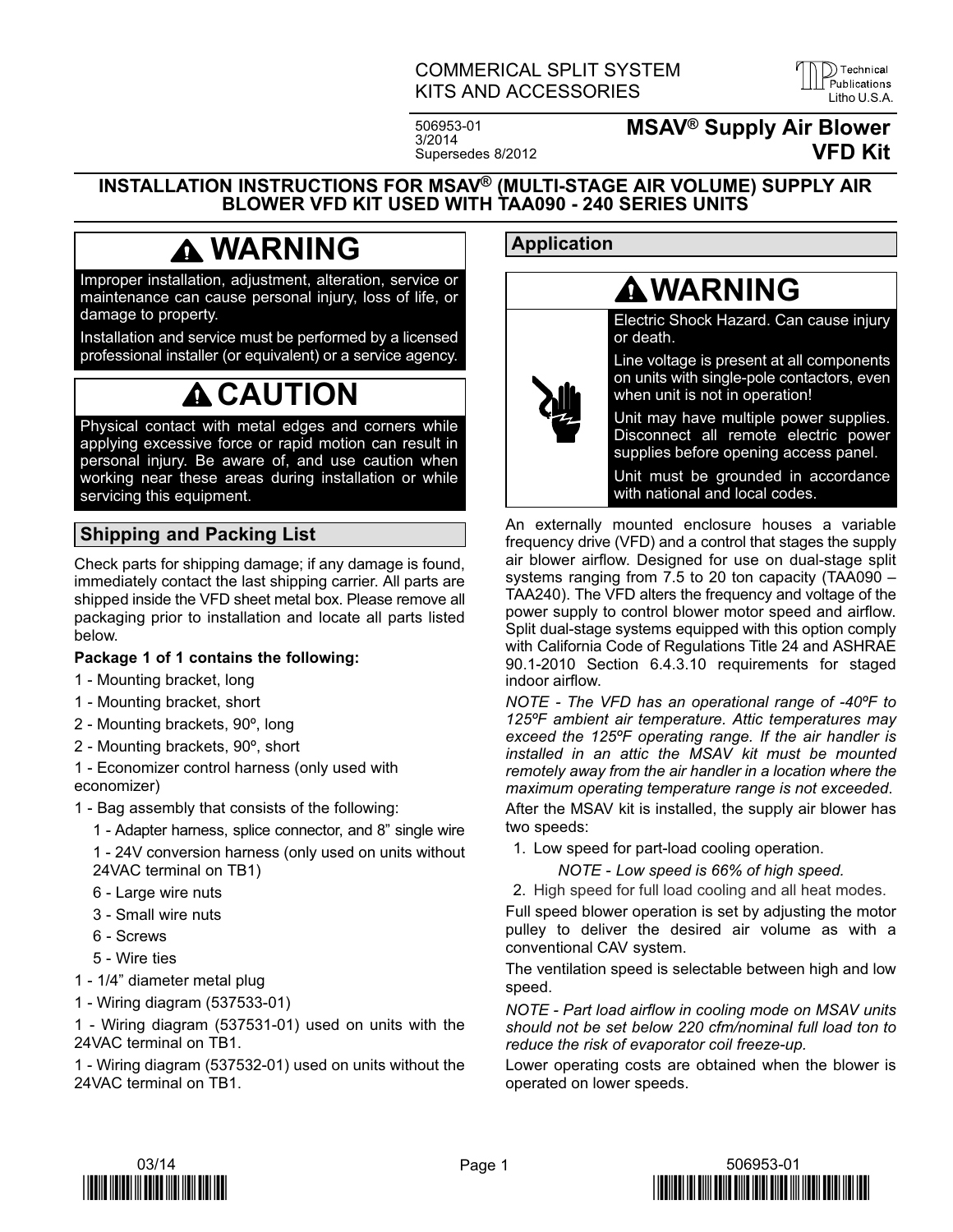

|  | <b>Figure 1. Dimensions</b> |
|--|-----------------------------|
|  |                             |

|  |  | Table 1. Weights |
|--|--|------------------|
|--|--|------------------|

| <b>Motor Size</b> | Voltage      | <b>Model Information</b> | Cat#  | Approx. Weight<br>(Ibs.) |
|-------------------|--------------|--------------------------|-------|--------------------------|
|                   | 208/240V-3ph | T2MSAV20LM1Y             | 92W63 | 23                       |
| 2HP               | 460V-3ph     | T2MSAV20LM1G             | 92W64 | 23                       |
|                   | 575V-3ph     | T2MSAV20LM1J             | 92W65 | 24                       |
|                   | 208/240V-3ph | T2MSAV20LN1Y             | 92W66 | 23                       |
| 3HP               | 460V-3ph     | T2MSAV20LN1G             | 92W67 | 23                       |
|                   | 575V-3ph     | T2MSAV20LN1J             | 92W68 | 24                       |
| 5HP               | 208/240V-3ph | T2MSAV20MN1Y             | 92W69 | 24                       |
|                   | 460V-3ph     | T2MSAV20MN1G             | 92W70 | 23                       |
|                   | 575V-3ph     | T2MSAV20MN1J             | 92W71 | 28                       |
|                   | 208/240V-3ph | T2MSAV20N-1Y             | 92W72 | 28                       |
| 7.5HP             | 460V-3ph     | T2MSAV20N-1G             | 92W73 | 27                       |
|                   | 575V-3ph     | T2MSAV20N-1J             | 92W74 | 28                       |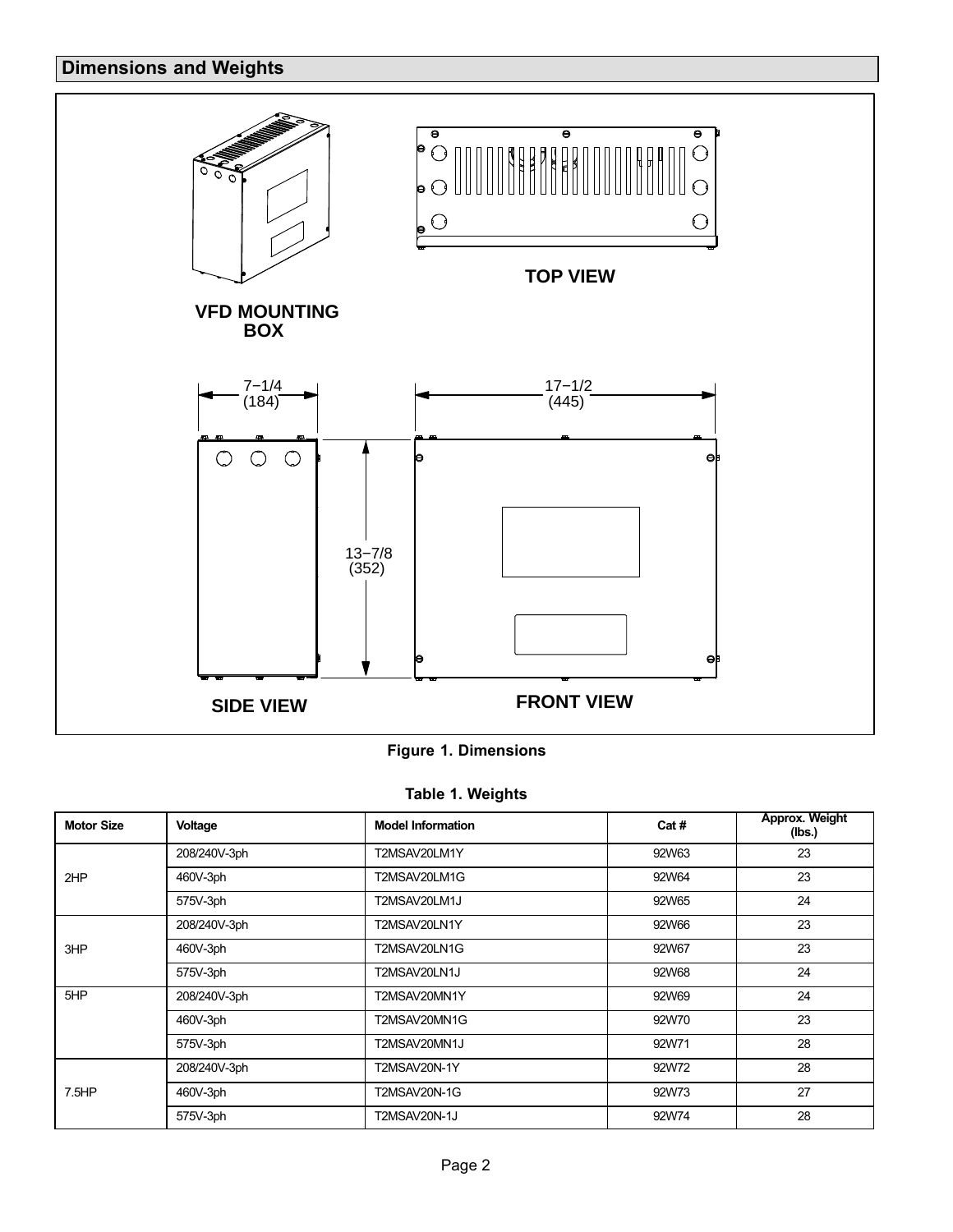### **Installation**

#### **MOUNTING AND WIRE ROUTING**

There are several possible mounting locations based on your application and installation requirement. The VFD mounting box is configured for the most used configuration (wires exiting left), but can be reconfigured so that wires exit to the right, if needed. The four most common mounting locations are outlined below. If another location is desired, please be sure there is enough wire length to reach the TAA control panel and that the chosen mounting location does not interfere with servicing the unit.

## 1. **Mounting Option 1, Horizontal Applications**

**Preparation:** Attach the two (2) short 90° brackets to the box as shown.

- 1.1. Remove the three (3) top and three (3) bottom screws that mount the wrapper to the side.
- 1.2. Add the brackets so they are flush with the left side of the box, and fasten brackets and wrapper using the same screws that were removed in step 1.1.



**Figure 2. Horizontal Mounting**



**Figure 3. Mounting VFD Box - Horizontal**

## 2. **Mounting Option 2, Upflow Applications**

**Preparation:** Attach the one (1) short 90° bracket and one (1) short flat bracket to the box as shown.

- 2.1. Remove the three (3) top and three (3) bottom screws that mount the wrapper to the side.
- 2.2. Add the brackets so that the bottom  $90^{\circ}$  bracket is flush with the left side of the box. The top flat bracket extends out. Fasten brackets and wrapper using the same screws that were removed in step 2.1.



**Figure 4. Upflow Mounting**



**Figure 5. Mounting VFD Box - Upflow**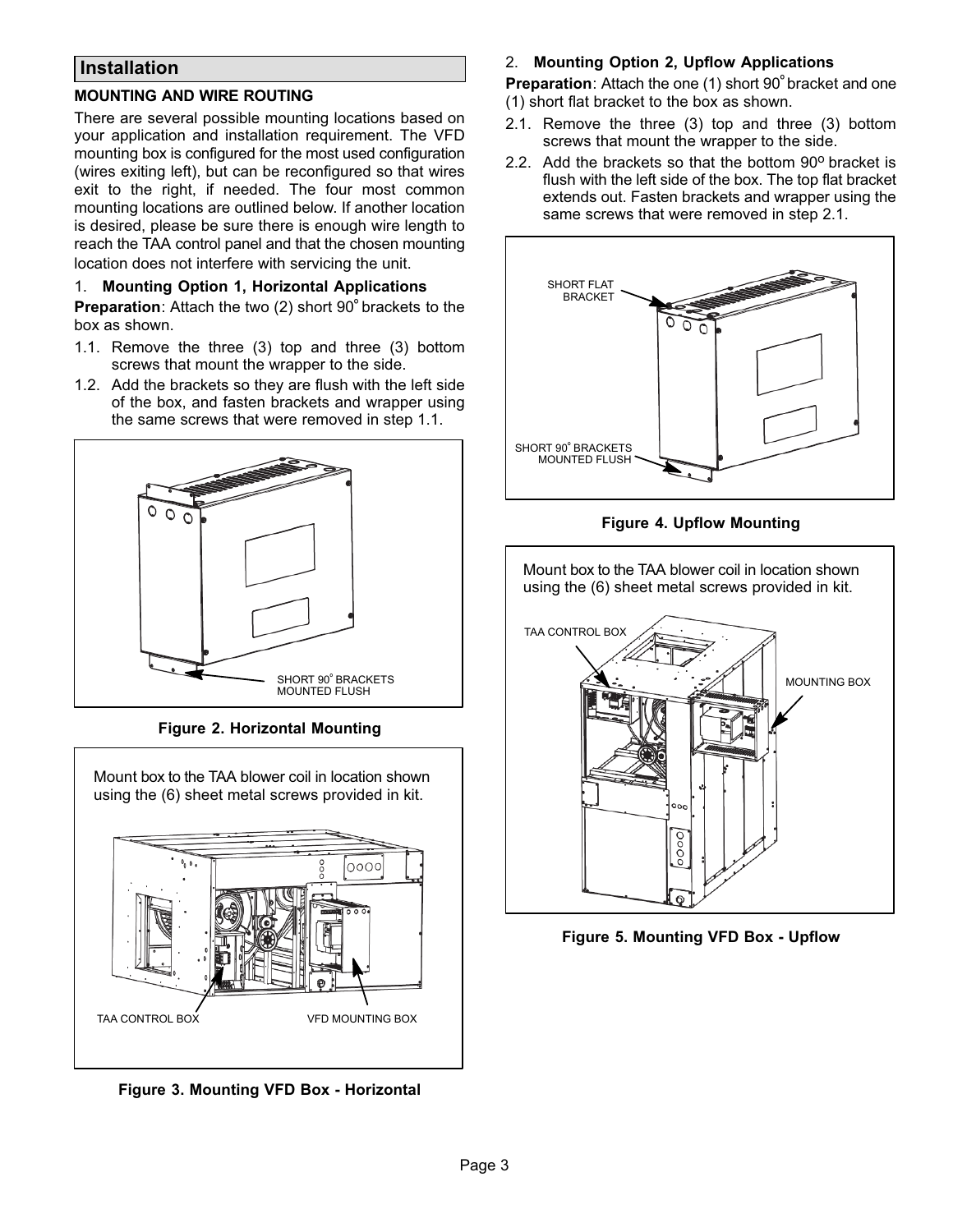### 3. **Mounting Option 3, Upflow Applications**

**Preparation:** Attach the one (1) long 90° bracket and one (1) long bracket to the box as shown.

- 3.1. Remove the three (3) top and three (3) bottom screws that mount the wrapper to the rear of the box.
- 3.2. Add the brackets so that the 90º bracket is on the bottom of the box. Both, the top flat bracket and the bottom bracket extend out. Fasten brackets and wrapper using the same screws that were removed in step 3.1.



**Figure 6. Upflow Mounting (Surface Mount)**



**Figure 7. Mounting VFD Box - Upflow (Surface Mount)**

#### 4. **Mounting Option 4, Upflow Applications with Alternate Control Panel Location**

**Preparation:** Attach the one (1) long 90° bracket and one (1) flat long bracket to the box as shown.

- 4.1. Remove the three (3) top and three (3) bottom screws that mount the wrapper to the rear of the box.
- 4.2. Add the brackets so that the 90º bracket is on the bottom of the box. Both, the top flat bracket and the bottom bracket extend out. Fasten brackets and wrapper using the same screws that were removed in step 4.1.



**Figure 8. Upflow Mounting (Surface Mount)**



**Figure 9. Mounting VFD Box - Upflow (Surface Mount - Alternate Location)**

### **ELECTRICAL CONNECTIONS**

**Wire Routing**: Wiring must conform to the current National Electric Code ANSI/NFPA No. 70, or Canadian Electric Code Part I, CSA Standard C22.1, and local building codes.

Separate openings (knock-outs) have been provided for the 24V low voltage control wires, the line voltage wires to the box, and the load voltage wires from the box back to the blower. Refer to the dimension illustration for specific location

All wires are hot stamped for identification and are approx. 8 feet long exiting the VFD mounting box.

Route wires to the TAA control box. Route the 24V low voltage control wires, the line voltage wires to the box, and the load voltage wires from the box back to the blower in three (3) separate metal conduits. **Use metal conduit since it will be serving as the grounding means between the VFD mounting box and the unit.**

*NOTE: When an economizer is used, please refer to page 6 and route the 2-wire economizer harness before you route the VFD control wires. The 2-wire economizer harness has quick connect terminals and may be hard to pull through the conduit if not done first. Do not trim economizer wire harness!*

Leave enough length to make the connections and trim excess wires.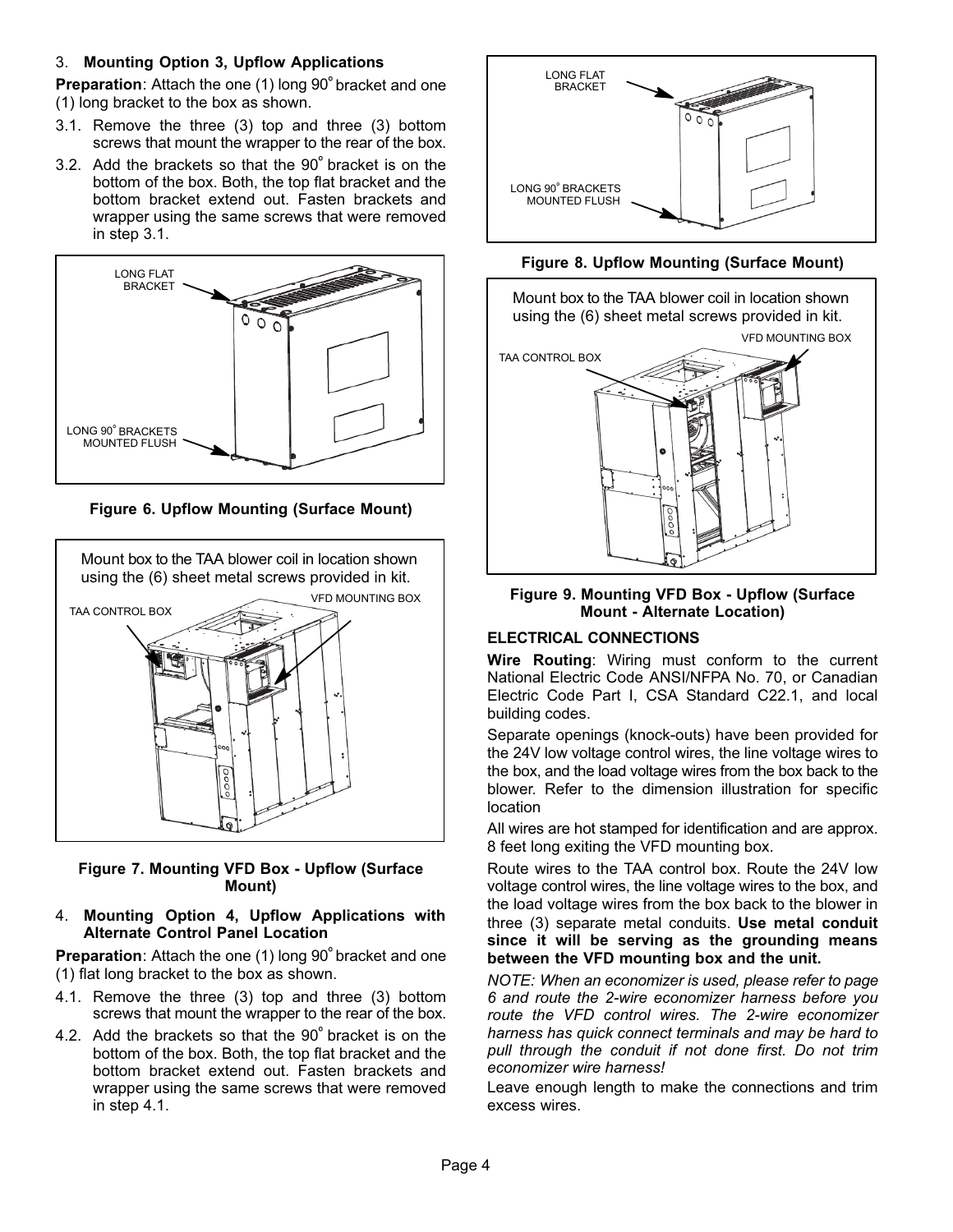**Low Voltage Connections –** Before proceeding it must be determined whether there is a 24VAC terminal on the TB1 terminal board (see figure10 for location if present). There are two electrical installation sections, one for units with a TB1 24VAC terminal and one without.



**Figure 10. Typical TAA Control Panel**

5. **Low Voltage Connections – Units with 24VAC Terminal:**



**Figure 11. Low Voltage Connections – Units with 24VAC Terminal**

- 5.1. Disconnect all power to unit.
- 5.2. Locate pink wires marked **KIT-1** and **KIT-2** (Quick connect) in the TAA control box and disconnect from each other.
- 5.3. Make wiring connections according to figure11.
- 5.4. In the low voltage wire bundle coming from the VFD mounting box, find three wires marked **K3-A, KIT-1, KIT-2** and strip ends.
- 5.5. Take the short adapter harness shipped with the kit marked **K3-A, KIT-1, KIT-2,** strip ends and using the three small wire nuts, connect to the wires mentioned in step 5.1. Secure wire nut connections with electrical tape (Field supplied).
- 5.6. Connect the kit harness wire marked **K3-A** to the **K3 blower contactor terminal A**.
- 5.7. Connect the kit harness wire marked **KIT-1** to the factory wire marked **KIT-1.**
- 5.8. Connect the kit harness wire marked **KIT-2** to the factory wire marked **KIT-2**.
- 5.9. Connect remaining low voltage wires to the terminal block **TB1** as shown in figure 11 and as per wire marking. Replace existing wiring diagrams on TAA unit with diagrams provided in kit.
	- Use 537531-01 if TB1 has the 24VAC terminal.
	- Use 537532-01 if TB1 does not have the 24VAC terminal.

#### 6. **Low Voltage Connections – Units without 24VAC Terminal**

Older units that are not equipped with a 24VAC terminal on the TB1 terminal board require the addition of a harness in order to connect the accessory kit. In addition to the new harness a change to the 24VAC power supply wiring connection must be made. Use the following procedure and figure [12](#page-5-0) to make the necessary changes.

6.1. Disconnect all power to unit.

#### 6.2. **Adding the Accessory Connection Harness**

- 6.2.1. Remove the TB1 terminal board and disconnect the pink wire attached to the **R** terminal on the rear side of the terminal board. Once wire has been removed, connect it to the splice connector provided in kit. Connect the single pink wire provided in kit to the other end of the splice connector.
- 6.2.2. Connect the 24VAC power supply wire coming from the outdoor unit to the pink wire that was just added to the one side of the splice connector using wire nut provided in kit. Secure wire nut connection with electrical tape (field-provided).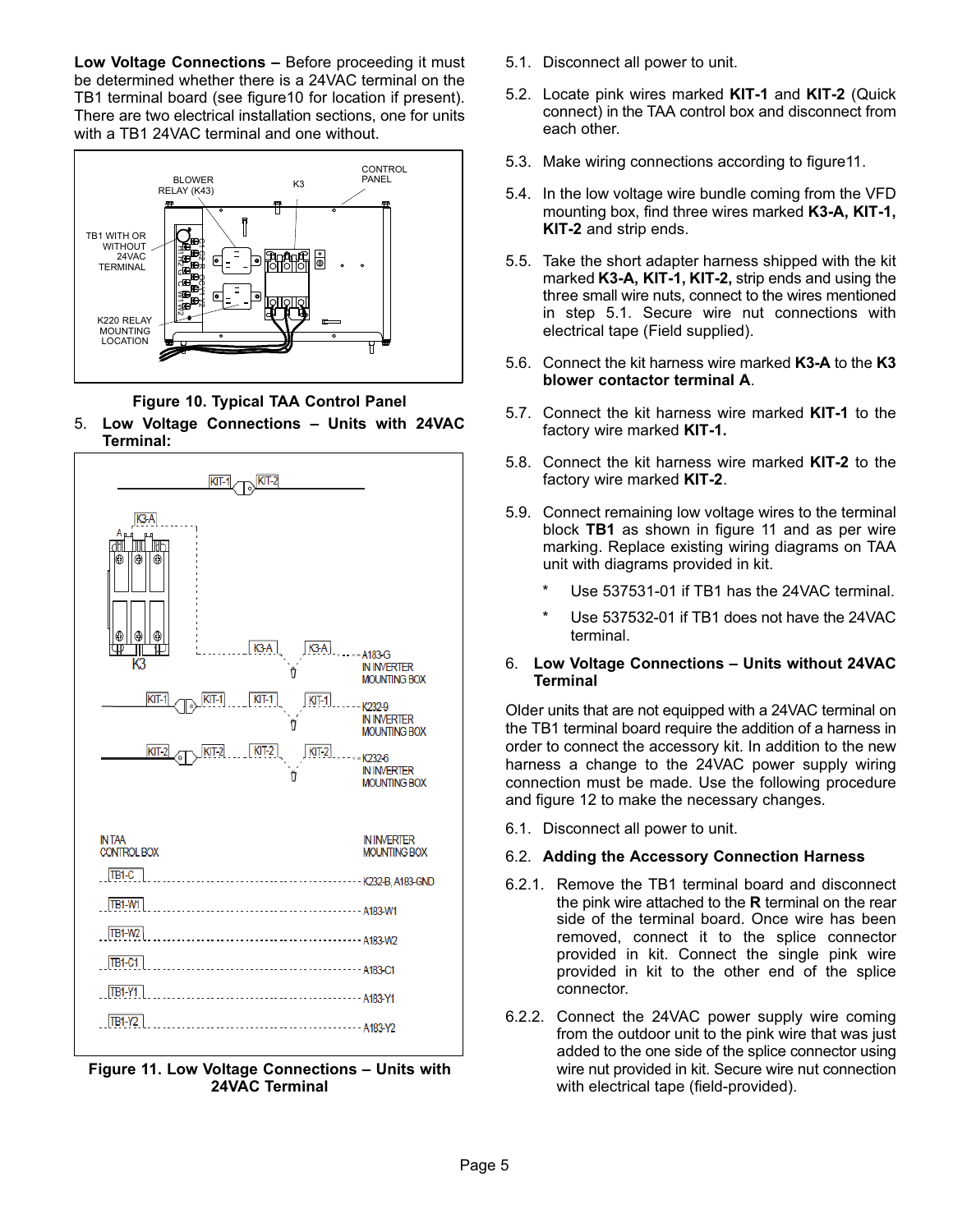- <span id="page-5-0"></span>6.2.3. Disconnect the factory wire marked **K43-5** from the **K43** relay and connect to the short kit harness wire marked **K43-5**.
- 6.2.4. Connect the other short kit harness wires marked **K43-5** to the **K43** relay.
- 6.2.5. Connect the short kit harness wire marked **TB1-R** to the TB1 terminal board.
- 6.2.6. Re-attach the TB1 terminal board to the control panel.
- 6.2.7. Refer to the procedures listed under *Low Voltage* **section 5** to continue the installation process.



#### **Figure 12. Units without TB1 24VAC Terminal**

#### 7. **Units with Standard Economizer**

- 7.1. This kit includes a 2-wire, 20-feet economizer harness needed to connect the VFD control board (A183) with the economizer enthalpy controller (A6).
- 7.2. Connect the plug of the harness to the VFD board by inserting it into the open 2-position slot of the VFD control board. Make sure the wire marking of the harness wires (**P**, **P1**) is aligned with the board marking (**P**, **P1**). The plug is keyed to only fit into slot one way.
- 7.3. Route the 2-wire economizer harness with the other low voltage wires to the TAA control panel. From there route the harness to the economizer. Route alongside the harness that is coming from the economizer to the TAA control panel.
- 7.4. Remove the jumper between **P** and **P1** terminals on the economizer enthalpy controller **A6**. See figure 13.
- 7.5. Connect the **P** and **P1** wires to the **P** and **P1** terminal on A6 respectively.
- 7.6. Adjust the minimum position potentiometer (MIN POS) on **A6** to fully open (completely clockwise) and cover hole with the .25" dia. plug provided in kit.



# **Figure 13. A6 Enthalpy Control**

### 8. **High Voltage Connections**

If you install the VFD kit as an add on installation and the TAA blower coil unit has been wired, please disconnect the line voltage wires and the blower motor wires from the K3 blower contactor. Rewire the **line voltage wires** to the high voltage wires going to the VFD marked **A96-R,S,T**. Rewire the blower motor wires to the high voltage wires coming from the VFD marked **A96-U,V,W** using the large wire nuts provided in kit as shown below.

If this is a new install, please connect the incoming line voltage wires to the high voltage wires going to the VFD marked **A96-R,S,T**. Disconnect the blower motor wires and rewire to the high voltage wires coming from the VFD marked **A96-U,V,W** using the large wire nuts provided in kit as shown below.



**Figure 14. High Voltage Connections**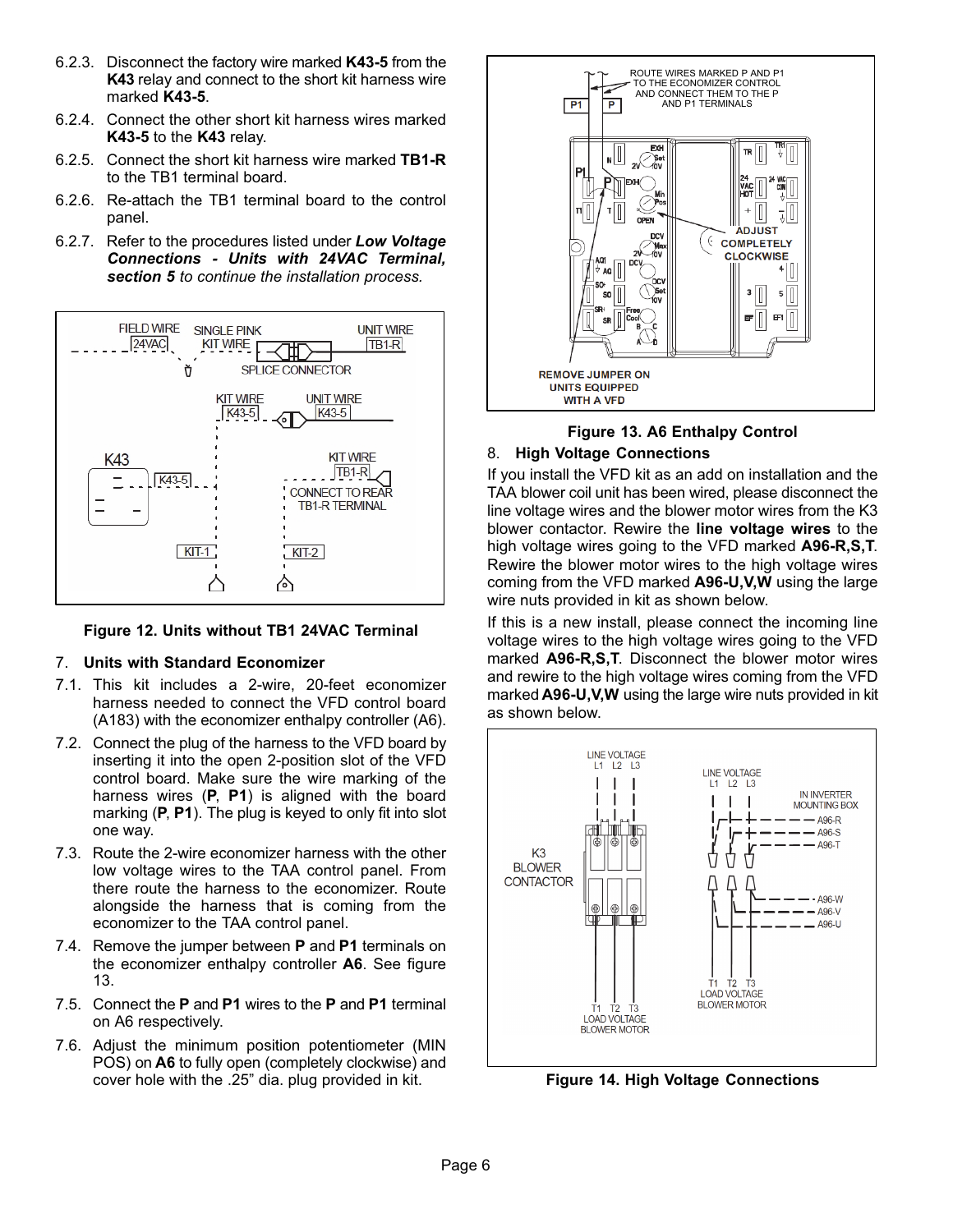## **MSAV® Start-Up**

# **IMPORTANT !**

The MSAV<sup>®</sup> supply air blower VFD kit is factory-set to run the blower at full speed when there is a blower (G) demand without a heating or cooling demand.

#### **SET MAXIMUM BLOWER CFM**

Use the following procedure to adjust the motor pulley to deliver the full load cooling or heating CFM.



**Figure 15. Typical Air Volume Adjustment Procedure**



**Figure 16. Typical Blower Belt Tensioner Adjustment Procedure**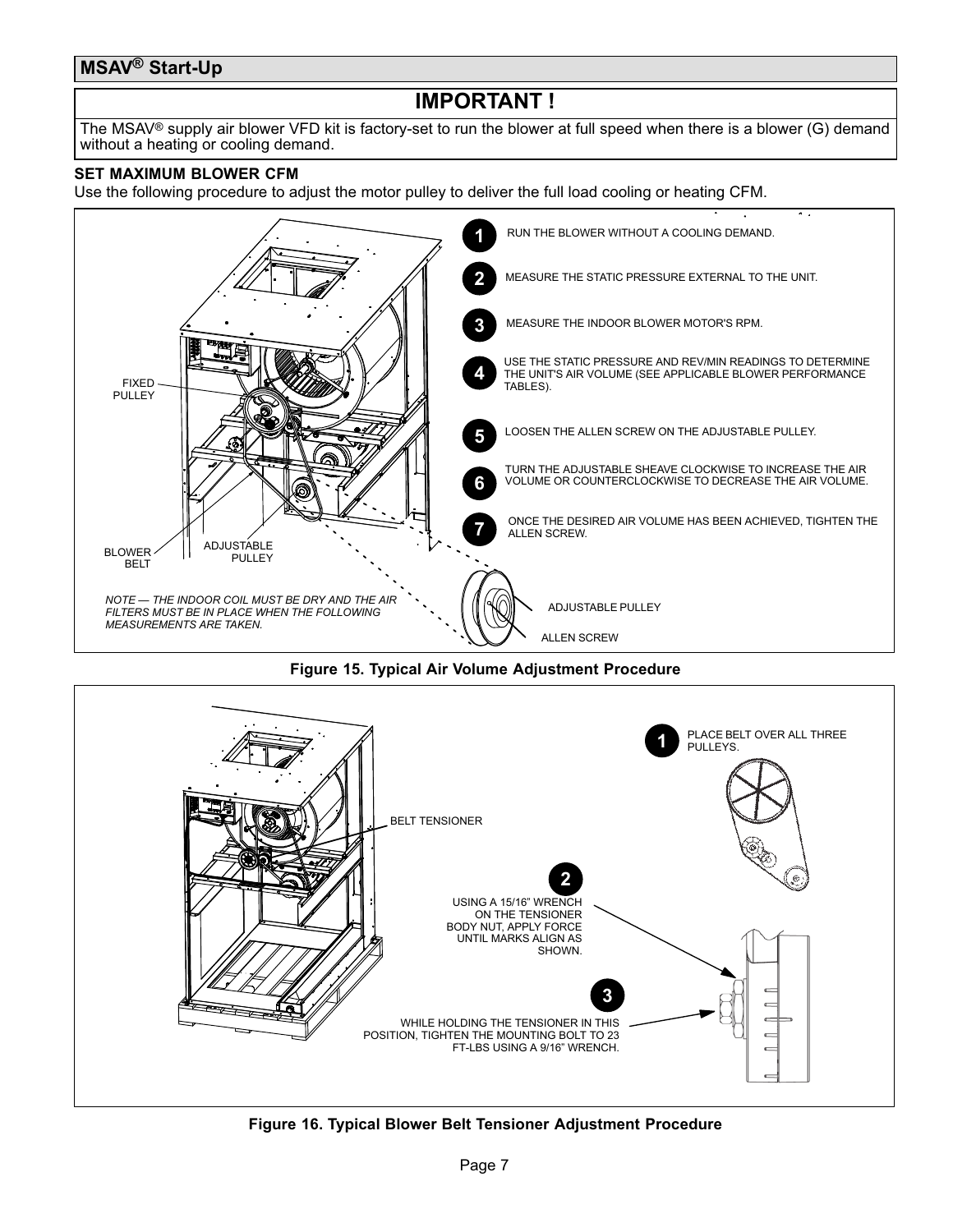# <span id="page-7-0"></span>**MSAV® Sequence of Operation**

- 1. Ventilation speed is determined by the VENT SPEED switch setting on VFD control board (LO or HI).
- 2. Blower operates in low speed for mechanical cooling (Y1).
- 3. Blower operates in high speed for any other mode (free cooling, mechanical cooling Y1+Y2, and heating).
- 4. Economizer damper minimum position is fully closed in unoccupied mode.

In occupied mode, the economizer damper minimum position is determined by the setting of the two potentiometers on VFD control board.

- 4.1. LO SPD MIN POS potentiometer sets the minimum position when blower is operating at low speed.
- 4.2. HI SPD MIN POS potentiometer sets the minimum position when blower is operating at high speed.

## **Units With An Optional Economizer**

#### **SET BLOWER SPEED DURING VENTILATION**

To save energy during ventilation, the blower speed can be set to low. This is accomplished by changing the ventilation speed switch on the VFD control board to **LO**. See figure 17.

The following sections describe how to set the economizer minimum damper positions only. For other information please refer to the economizer instructions included with the economizer.

#### **STANDARD ECONOMIZER MINIMUM POSITION SETTINGS**

Note - AFTER setting minimum positions, set the "VENT SPEED" switch on the VFD control board to the desired speed. See figure 17.



**Figure 17. VFD Control Board**

1. Set thermostat to occupied mode if the feature available. Make sure a jumper is in place between TB1 terminals R and OC when using a thermostat which does not have this feature. See figure 18.



**Figure 18. VFD Control Board**

- 2. **Minimum damper position setting Low Speed. Switch the "Vent Speed" switch on the VFD control board to "LO".**
- 3. Turn on the indoor blower using the thermostat or by placing a jumper between TB1 terminals R and G. The inverter or variable frequency drive (VFD) should display "40.00Hz".
- 4. Adjust the low speed minimum position potentiometer on the VFD control board to the approximate setting. See chart 1.
- 5. Measure outdoor air temperature. Mark the point on the bottom line of chart 1 and label the point "A" (40°F, the bottom line of chart 1 and label the point "A"  $(40^{\circ}F, 4^{\circ}C \text{ shown}).$  $4^{\circ}$ C shown).
- 6. Measure return air temperature. Mark that point on the top line of chart 1 and label the point "B" (74°F, 23°C top line of chart 1 and label the point "B" (74°F, 23°C shown).
- 7. Measure mixed air (outdoor and return air) temperature. Mark that point on the top line of chart 1 demperature. Mark that point on the top I<br>and label point "C" (70°F, 21°C shown).
- 8. Draw a straight line between points A and B.
- 9. Draw a vertical line through point C.
- 10. Draw a horizontal line where the two lines meet. Read the percent of fresh air intake on the side.
- 11. Repeat steps 4 through 10 until calculation reads desired fresh air percentage. If fresh air percentage is less than desired, adjust MIN POS SET potentiometer clockwise (further open). If fresh air percentage is more than desired, adjust MIN POS SET potentiometer counterclockwise (less open).
- 12. **Minimum damper position setting High Speed. Switch the "Vent Speed" switch on the VFD control board to "HI". The VFD should display "60.00HZ".**
- 13. Adjust the high speed minimum position potentiometer on the VFD control board to the approximate setting. See chart 1.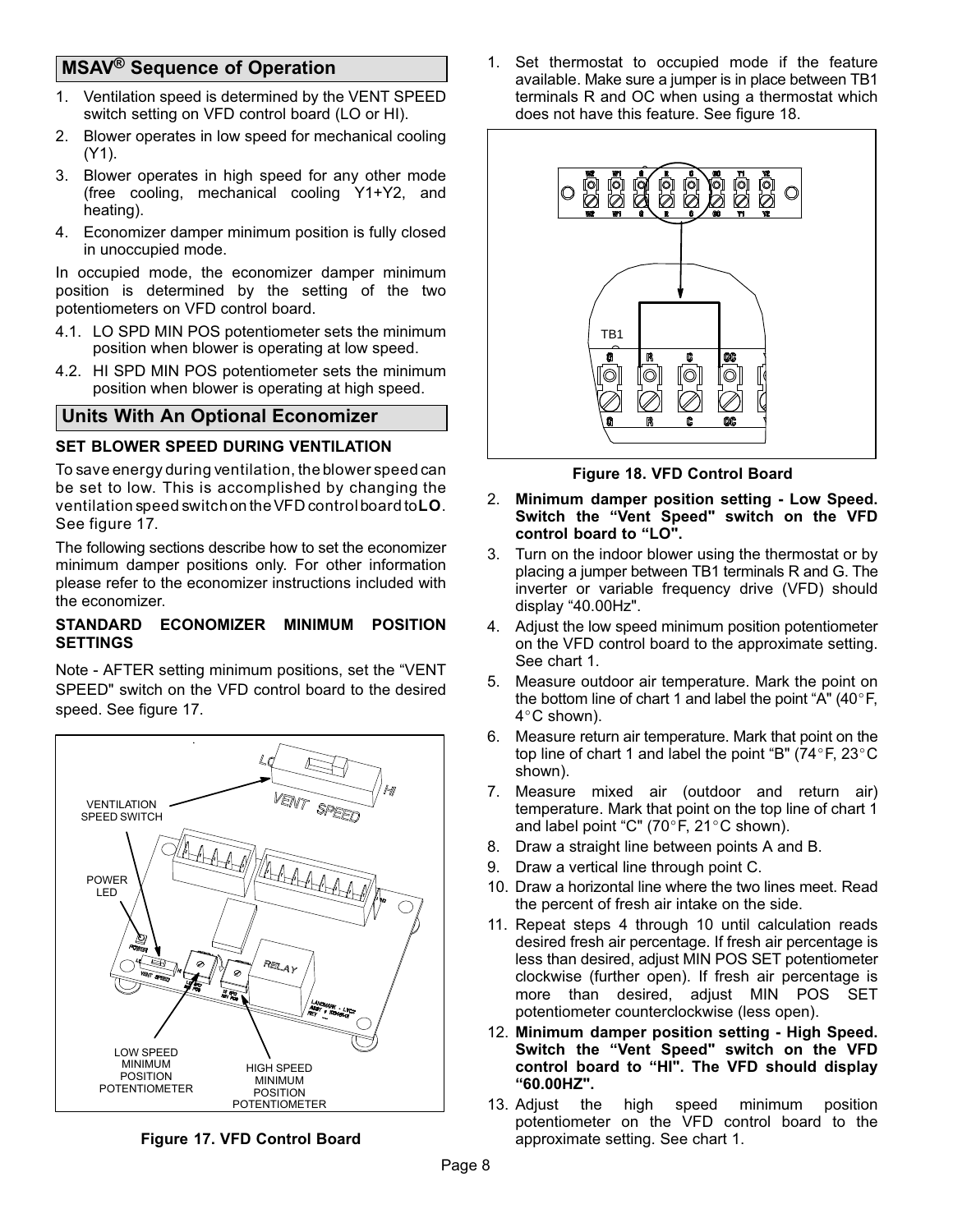- <span id="page-8-0"></span>14. Measure outdoor air temperature. Mark the point on the bottom line of chart 1 and label the point "A"  $(40^\circ$ F4 $^\circ$ C shown).  $(40^{\circ}$ F4 $^{\circ}$ C shown).
- 15. Measure return air temperature. Mark that point on the top line of chart 1 and label the point "B" (74°F, 23°C top line of chart 1 and label the point "B" (74 $\degree$ F, 23 $\degree$ C shown).
- 16. Measure mixed air (outdoor and return air) temperature. Mark that point on the top line of chart<br>and label point "C" (70°F, 21°C shown). 1 and label point "C" (70 $\degree$ F, 21 $\degree$ C shown). 1
- 17. Draw a straight line between points A and B.
- 18. Draw a vertical line through point C.
- 19. Draw a horizontal line where the two lines meet. Read the percent of fresh air intake on the side.
- 20. Repeat steps 13 through 19 until calculation reads desired fresh air percentage. If fresh air percentage is less than desired, adjust MIN POS SET potentiometer clockwise (further open). If fresh air percentage is more than desired, adjust MIN POS SET potentiometer counterclockwise (less open).
- 21. *AFTER setting both minimum positions, set the* "VENT SPEED" switch on the VFD control board to the desired speed. See figure [17.](#page-7-0)



**HIGH PERFORMANCE ECONOMIZER MINIMUM POSITION SETTINGS**

*Note - AFTER setting minimum positions, set the "VENT SPEED" switch on the VFD control board to "LO". See figure [19](#page-9-0). Minimum position potentiometers do not function when the unit is equipped with a W7220 economizer control.*

- 1. Set thermostat to occupied mode if the feature is available. Make sure a jumper is in place between TB1 terminals R and OC when using a thermostat which does not have this feature.
- 2. **Minimum damper position setting Low Speed Switch the blower speed setting on the VFD control board to "LO".**
- 3. Turn on the indoor blower using the thermostat or by placing a jumper between TB1 terminals R and G. The inverter or variable frequency drive (VFD) should display "40.00Hz".

4. Navigate to the *"SETPOINTS"* menu and select "*MIN POS L"*. Adjust value (2-10VDC) to the approximate desired fresh air percentage and save the input. Adjust value (2-10VDC) to th<br>fresh air percentage and save<br>3.0 VDC - 12% Open Damper

| 3.0 VDC - 12% Open Damper |
|---------------------------|
| 3.5 VDC - 18% Open Damper |
| 4.0 VDC - 25% Open Damper |
| 4.5 VDC - 31% Open Damper |
| 5.0 VDC - 37% Open Damper |
| 5.5 VDC - 43% Open Damper |
| 6.0 VDC - 50% Open Damper |

*Note - Damper minimum position can be set lower than traditional minimum air requirements when an IAQ sensor is specified.*

- 5. Navigate to the "CHECKOUT" menu and select "VMAX-LS". Press $\leftarrow$ .
- 6. Display will read "DAMPER VMAX-LS RUN?". Press $\leftarrow$ .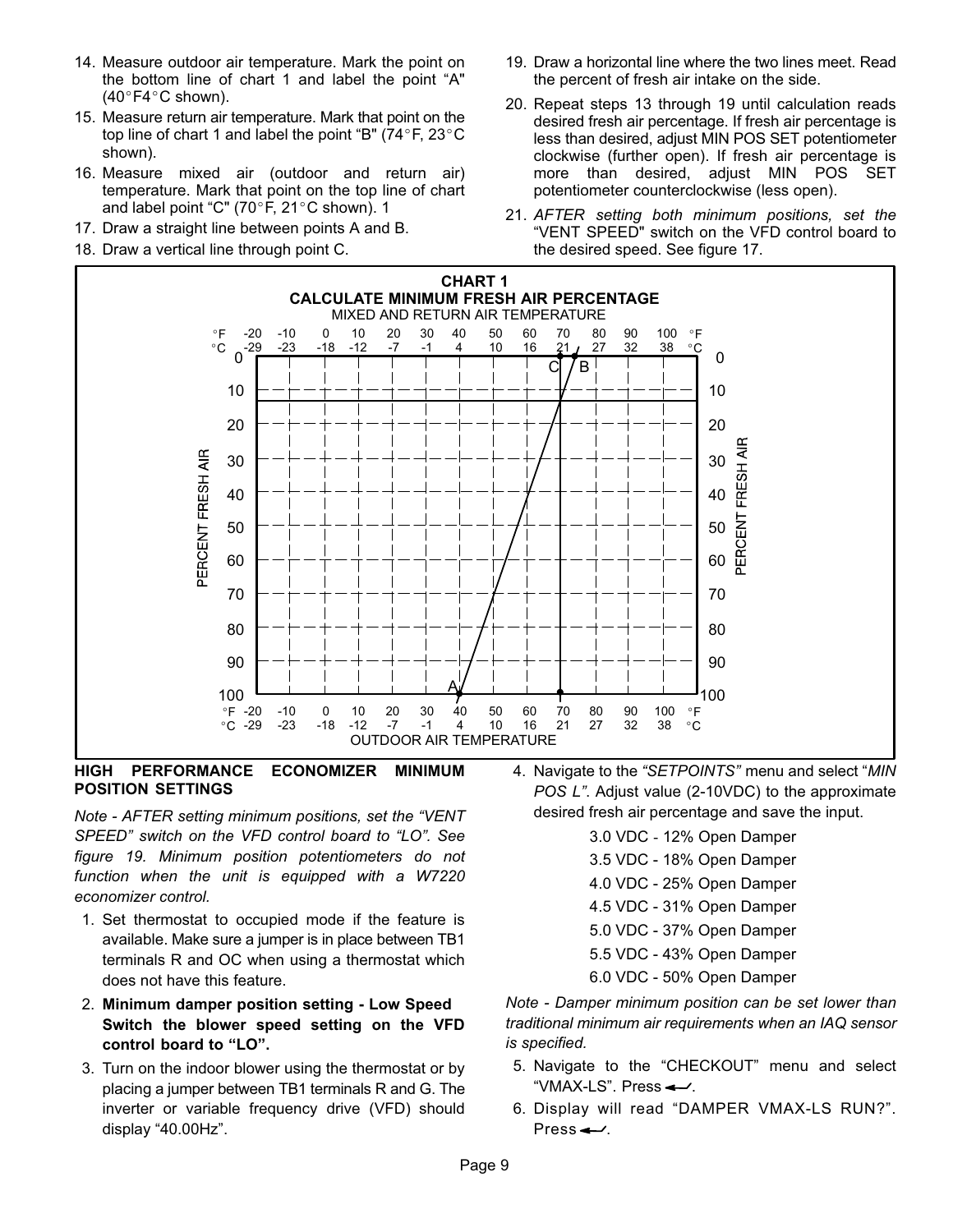<span id="page-9-0"></span>

**FIGURE 19**

- 7. Damper will drive to the setpoint value stored in step [4](#page-8-0).
- 8. Measure outdoor air temperature. Mark the point on Measure outdoor air temperature. Mark the point on<br>the bottom line of chart 1 and label the point "A" (40°F,<br>4°C shown). 4°C shown).
- 9. Measure return air temperature. Mark that point on the Measure return air temperature. Mark that point on the<br>top line of chart 1 and label the point "B" (74°F, 23°C shown).
- 10. Measure mixed air (outdoor and return air) temperature. Mark that point on the top line of chart 1 temperature. Mark that point on the top I<br>and label point "C" (70°F, 21°C shown).
- 11. Draw a straight line between points A and B.
- 12. Draw a vertical line through point C.
- 13. Draw a horizontal line where the two lines meet. Read the percent of fresh air intake on the side.
- 14. Repeat steps 4 through 13 until calculation reads desired fresh air percentage.

*If fresh air percentage is less than desired, use the A6 keypad to adjust "MIN POS L" values higher (further open). If fresh air percentage is more than desired, adjust "MIN POS L" values lower (less open).*

- 15. **Minimum damper position setting High Speed Switch the blower speed setting on the VFD control board to "HI".** The VFD should display "60.00HZ".
- 16. Navigate to the *"SETPOINTS"* menu and select "*MIN POS H"*. Adjust value (2-10VDC) to the approximate desired fresh air percentage.

3.0 VDC - 12% Open Damper 3.5 VDC - 18% Open Damper 4.0 VDC 25% Open Damper 4.5 VDC - 31% Open Damper 5.0 VDC 37% Open Damper 5.5 VDC 43% Open Damper 6.0 VDC - 50% Open Damper

*Note - Damper minimum position can be set lower than traditional minimum air requirements when an IAQ sensor is specified.*

- 17. Navigate to the "CHECKOUT" menu and select "VMAX-HS". Press $\leftarrow$ .
- 18. Display will read "DAMPER VMAX-HS RUN?". Press $\leftarrow$ .
- 19. Damper will drive to the setpoint value stored in step 16.
- 20. Measure outdoor air temperature. Mark the point on the bottom line of chart 1 and label the point "A"  $(40^{\circ}F,$ the bottom line of chart 1 and label the point "A" (40°F,<br>4°C shown).  $4^{\circ}$ C shown).
- 21. Measure return air temperature. Mark that point on the top line of chart 1 and label the point "B" (74°F, 23°C top line of chart 1 and label the point "B" (74 $\degree$ F, 23 $\degree$ C shown).
- 22. Measure mixed air (outdoor and return air) temperature. Mark that point on the top line of chart 1<br>and label point "C" (70°F, 21°C shown). and label point "C" (70 $\degree$ F, 21 $\degree$ C shown).
- 23. Draw a straight line between points A and B.
- 24. Draw a vertical line through point C.
- 25. Draw a horizontal line where the two lines meet. Read the percent of fresh air intake on the side.
- 26. Repeat steps 16 through 25 until calculation reads desired fresh air percentage.

If fresh air percentage is less than desired, use the A6 keypad to adjust *"MIN POS H"* values higher (further open). If fresh air percentage is more than desired, adjust *"MIN POS H"* values lower (less open).

27. **Set the "VENT SPEED" switch on the VFD control board to "LO".**

#### **DEMAND CONTROL VENTILATION (DCV)**

When a 2-10VDC  $CO<sub>2</sub>$  sensor is wired to the controller (leads provided), the *DCV SET, VENT MIN*, and *VENT MAX* parameters will appear under *"SETPOINTS"* menu. Navigate to the *"SETPOINTS"* menu to adjust setpoints as desired. Refer to the Honeywell manual provided for more details.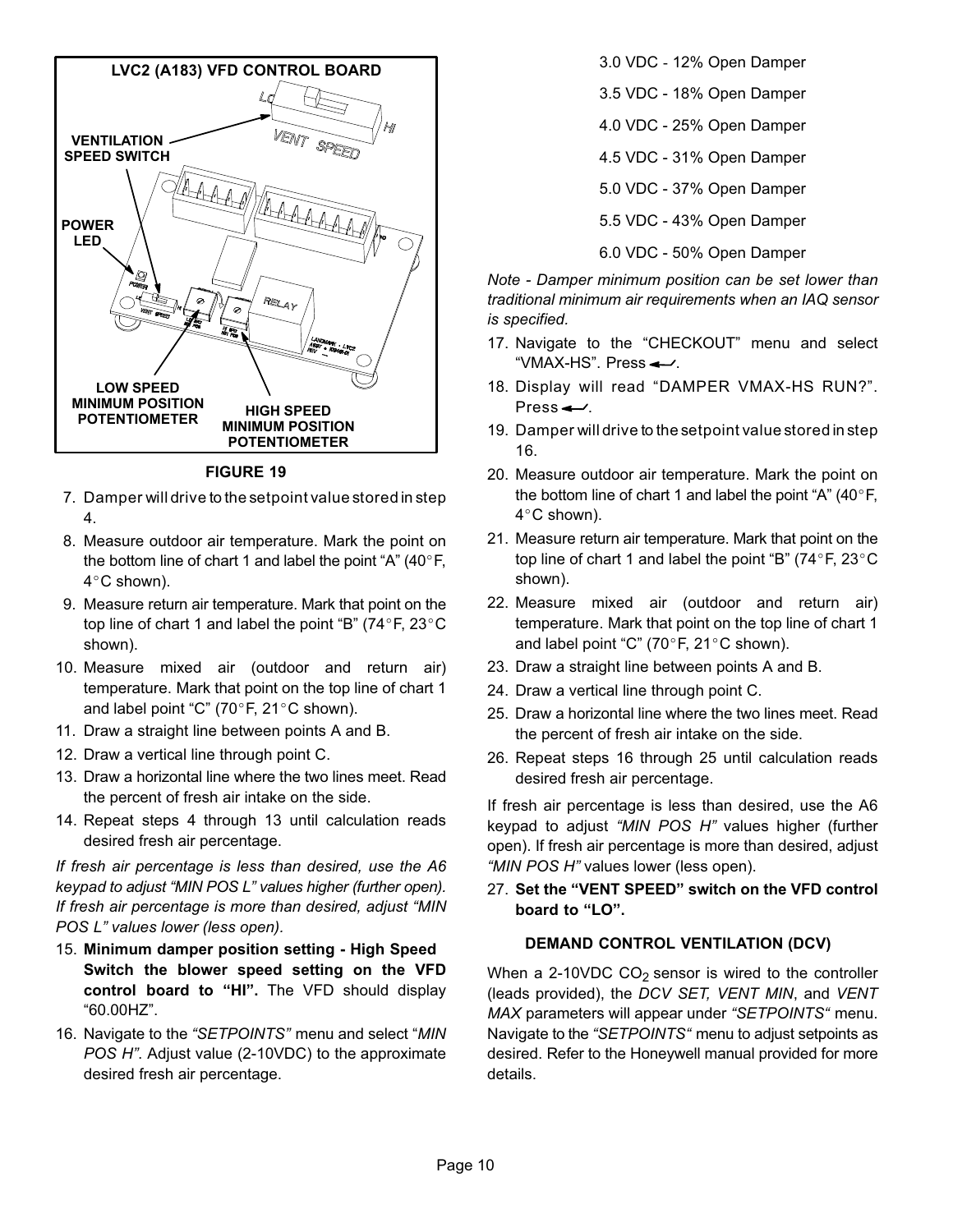#### **High Performance Economizer - Sequence of Operation**

Refer to tables 2 or 3.

When the outdoor air is suitable and a thermostat demand calls for 1<sup>st</sup>. stage cooling (Y1), the economizer will modulate the dampers between the minimum and fully<br>open positions to maintain a 55°F (12.8°C) mixed air open positions to maintain a  $55^{\circ}F$  (12.8°C) mixed air temperature. When there is an increased thermostat demand for second stage cooling (Y2), the economizer damper opens 100% and the economizer controller (A6) will bring on the compressor. At that point, K8 relay will switch from the R1 mixed air sensor to R51 resistor allowing the economizer damper to stay open 100%. The damper will stay open 100% with the compressor running simultaneously until Y2 demand is met.

*NOTE – Because of the sensor location, the mixed air temperature displayed on the economizer controller (A6) is only true when no mechanical cooling or heating is initiated. During mechanical cooling (compressor running), the MA temperature displayed will be the temperature equivalent of the fixed resistor and not the actual MA temperature.*

# *TROUBLESHOOTING, ALARMS AND*

Refer to the Honeywell manual provided for details.

**TABLE 2**

| <b>DCV</b> | OA Good to<br>Economize? | $Y1-I$   | $Y2-I$ | Fan<br>Speed | $Y1-O$                 | $Y2-O$    | Occupied               | Unoccupied          |
|------------|--------------------------|----------|--------|--------------|------------------------|-----------|------------------------|---------------------|
|            |                          | Off      | Off    | Low          | $0-v/Off$              | $0-v/Off$ | <b>MIN POS L</b>       | Closed              |
| None       | <b>No</b>                | On       | Off    | LOW          | $24-v/On$              | $0-v/Off$ | <b>MIN POS L</b>       | Closed              |
|            |                          | On<br>On |        | High         | $24-v/On$              | $24-v/On$ | MIN POS H              | Closed              |
|            |                          | Off      | Off    | Low          | $0-v/Off$              | $0-v/Off$ | <b>MIN POS L</b>       | Closed              |
| None       | Yes                      | On       | Off    | High         | $0-v/Off$              | $0-v/Off$ | MIN POS L to Full-Open | Closed to Full-Open |
|            |                          | On       | On     | High         | Delay (b)<br>$24-v/On$ | $0-v/Off$ | Full-Open              | Full-Open           |

(b) With 2SP FAN DELAY (Advance Setup Menu), when in the economizing mode, there is a delay for the high speed fan to try to satisfy the call for second-stage cooling by turning on the fan to high and opening the OA dampers to 100% before the first-stage mechanical cooling is enabled.

| <b>DCV</b>          | OA Good to<br>Economize? | $Y1-I$    | Fan<br>$Y2-O$<br>$Y2-I$<br>$Y1-O$<br>Speed |                  | Occupied                            | Unoccupied |                               |                     |
|---------------------|--------------------------|-----------|--------------------------------------------|------------------|-------------------------------------|------------|-------------------------------|---------------------|
|                     |                          | Off       | Off                                        | Low              | $0-v/Off$                           | $0-v/Off$  | <b>VENTMINL</b>               | Closed              |
|                     | <b>No</b>                | On        | Off                                        | $24-v/On$<br>Low |                                     | $0-v/Off$  | <b>VENTMIN L</b>              | Closed              |
|                     |                          | On        | On                                         | High             | $24-v/On$                           | $24-v/On$  | <b>VENTMINH</b>               | Closed              |
| <b>Below</b><br>set |                          | Off       | Off                                        | Low              | $0-v/Off$                           | $0-v/Off$  | <b>VENTMIN L</b>              | Closed              |
|                     | Yes                      | <b>On</b> | Off                                        | High             | $0-v/Off$                           | $0-v/Off$  | VENTMIN L to Full-Open        | Closed to Full-Open |
|                     |                          | <b>On</b> | <b>On</b>                                  | High             | Delay (b)<br>$0-v/Off$<br>$24-v/On$ |            | Full-Open                     | Full-Open           |
|                     |                          | Off       | Off                                        | Low              | $0-v/Off$                           | $0-v/Off$  | <b>VENTMIN L to VENTMAX L</b> | Closed              |
|                     | <b>No</b>                | <b>On</b> | Off                                        | Low              | $24-v/On$                           | $0-v/Off$  | <b>VENTMIN L to VENTMAX L</b> | Closed              |
|                     |                          | <b>On</b> | On                                         | High             | $24-v/On$                           | $24-v/On$  | VENTMIN H to VENTMAX H        | Closed              |
| Above<br>set        |                          | Off       | Off                                        | Low              | $0-v/Off$                           | $0-v/Off$  | <b>VENTMIN L to VENTMAX L</b> | Closed              |
|                     | Yes                      | <b>On</b> | Off                                        | High             | $0-v/Off$                           | $0-v/Off$  | <b>VENTMIN L to Full-Open</b> | Closed to Full-Open |
|                     |                          | <b>On</b> | <b>On</b>                                  | High             | Delay (b)<br>$24-v/On$              | $0-v/Off$  | Full-Open                     | Full-Open           |
|                     |                          |           |                                            |                  |                                     |            |                               |                     |

**TABLE 3** ECONOMIZER OPERATION - WITH DCV (CO<sub>2</sub> SENSOR, 2-SPEED SUPPLY FAN)

(b) With 2SP FAN DELAY (Advance Setup Menu), when in the economizing mode, there is a delay for the high speed fan to try to satisfy the call for second-stage cooling by turning on the fan to high and opening the OA dampers to 100% before the first-stage mechanical cooling is enabled.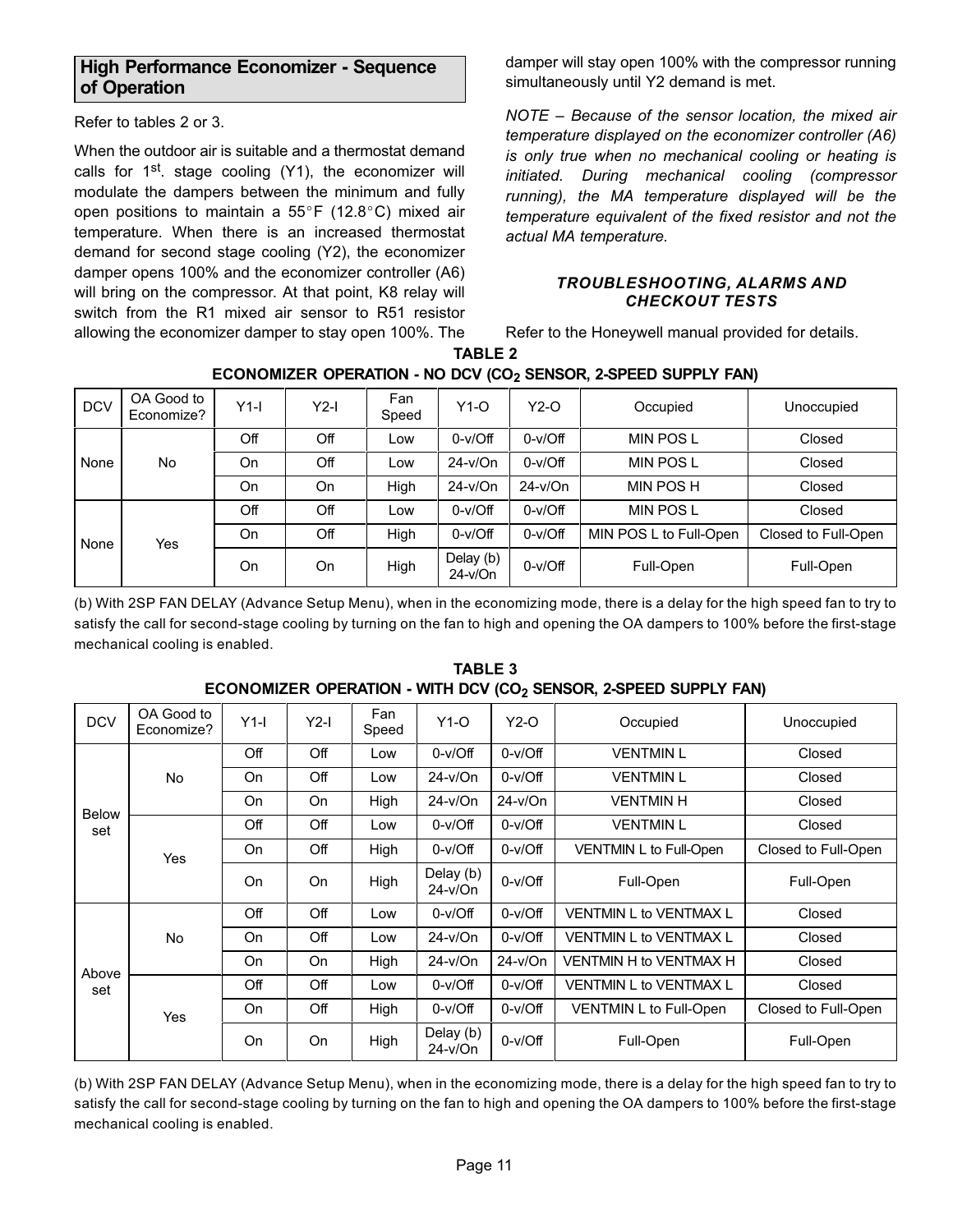# **Blower Performance**

#### **TA 090 BLOWER PERFORMANCE**

| Air    | STATIC PRESSURE EXTERNAL TO UNIT - Inches Water Gauge |            |            |            |            |                                                       |            |            |            |            |            |            |            |            |            |            |
|--------|-------------------------------------------------------|------------|------------|------------|------------|-------------------------------------------------------|------------|------------|------------|------------|------------|------------|------------|------------|------------|------------|
| Volume | 0.1                                                   |            | 0.2        |            |            | 0.3                                                   |            | 0.4        | 0.5        |            | 0.6        |            |            | 0.7        | 0.8        |            |
| cfm    | <b>RPM</b>                                            | <b>BHP</b> | <b>RPM</b> | <b>BHP</b> | <b>RPM</b> | <b>BHP</b>                                            | <b>RPM</b> | <b>BHP</b> | <b>RPM</b> | <b>BHP</b> | <b>RPM</b> | <b>BHP</b> | <b>RPM</b> | <b>BHP</b> | <b>RPM</b> | <b>BHP</b> |
| 1600   | 430                                                   | 0.52       | 485        | 0.62       | 539        | 0.71                                                  | 590        | 0.77       | 636        | 0.83       | 680        | 0.88       | 721        | 0.94       | 758        | 0.99       |
| 1700   | 439                                                   | 0.55       | 494        | 0.65       | 548        | 0.74                                                  | 599        | 0.80       | 645        | 0.86       | 688        | 0.91       | 729        | 0.97       | 766        | 1.03       |
| 1800   | 448                                                   | 0.58       | 503        | 0.68       | 558        | 0.77                                                  | 608        | 0.83       | 654        | 0.89       | 697        | 0.95       | 737        | 1.01       | 774        | 1.08       |
| 1900   | 457                                                   | 0.62       | 513        | 0.72       | 567        | 0.80                                                  | 617        | 0.86       | 663        | 0.93       | 705        | 0.99       | 745        | 1.06       | 781        | 1.12       |
| 2000   | 467                                                   | 0.65       | 523        | 0.75       | 577        | 0.83                                                  | 627        | 0.90       | 672        | 0.96       | 714        | 1.03       | 753        | 1.10       | 789        | 1.17       |
| 2100   | 477                                                   | 0.68       | 533        | 0.78       | 587        | 0.86                                                  | 637        | 0.93       | 681        | 1.00       | 723        | 1.08       | 762        | 1.15       | 797        | 1.22       |
| 2200   | 487                                                   | 0.72       | 543        | 0.82       | 597        | 0.90                                                  | 646        | 0.97       | 691        | 1.05       | 732        | 1.12       | 770        | 1.20       | 805        | 1.27       |
| 2300   | 497                                                   | 0.75       | 554        | 0.85       | 608        | 0.94                                                  | 657        | 1.01       | 700        | 1.09       | 741        | 1.17       | 779        | 1.25       | 813        | 1.32       |
| 2400   | 508                                                   | 0.79       | 565        | 0.89       | 619        | 0.98                                                  | 667        | 1.06       | 710        | 1.14       | 750        | 1.23       | 787        | 1.30       | 822        | 1.38       |
| 2500   | 519                                                   | 0.83       | 577        | 0.94       | 630        | 1.02                                                  | 677        | 1.10       | 720        | 1.19       | 759        | 1.28       | 796        | 1.36       | 830        | 1.43       |
| 2600   | 531                                                   | 0.87       | 588        | 0.98       | 641        | 1.07                                                  | 688        | 1.16       | 729        | 1.25       | 769        | 1.34       | 805        | 1.42       | 839        | 1.49       |
| 2700   | 543                                                   | 0.92       | 600        | 1.03       | 653        | 1.12                                                  | 698        | 1.21       | 739        | 1.31       | 778        | 1.40       | 814        | 1.48       | 848        | 1.55       |
| 2800   | 555                                                   | 0.97       | 613        | 1.08       | 664        | 1.17                                                  | 709        | 1.27       | 749        | 1.37       | 788        | 1.46       | 824        | 1.54       | 857        | 1.62       |
| 2900   | 568                                                   | 1.02       | 625        | 1.13       | 676        | 1.22                                                  | 719        | 1.32       | 759        | 1.43       | 797        | 1.52       | 833        | 1.60       | 866        | 1.68       |
| 3000   | 581                                                   | 1.07       | 638        | 1.18       | 687        | 1.28                                                  | 730        | 1.39       | 769        | 1.49       | 807        | 1.58       | 842        | 1.67       | 875        | 1.75       |
| 3100   | 595                                                   | 1.12       | 651        | 1.24       | 699        | 1.34                                                  | 740        | 1.45       | 779        | 1.56       | 817        | 1.65       | 852        | 1.73       | 883        | 1.82       |
| 3200   | 609                                                   | 1.18       | 664        | 1.30       | 710        | 1.41                                                  | 751        | 1.52       | 789        | 1.63       | 827        | 1.72       | 861        | 1.80       | 892        | 1.89       |
| 3300   | 624                                                   | 1.24       | 677        | 1.36       | 722        | 1.48                                                  | 761        | 1.59       | 799        | 1.70       | 836        | 1.79       | 870        | 1.88       | 901        | 1.97       |
| 3400   | 639                                                   | 1.30       | 690        | 1.43       | 733        | 1.55                                                  | 772        | 1.67       | 810        | 1.77       | 846        | 1.86       | 879        | 1.95       | 909        | 2.05       |
| 3500   | 653                                                   | 1.37       | 703        | 1.50       | 745        | 1.62                                                  | 782        | 1.75       | 820        | 1.85       | 856        | 1.94       | 888        | 2.03       | 917        | 2.14       |
| 3600   | 668                                                   | 1.44       | 715        | 1.57       | 756        | 1.70                                                  | 793        | 1.83       | 830        | 1.93       | 865        | 2.02       | 897        | 2.12       | 925        | 2.24       |
|        |                                                       |            |            |            |            |                                                       |            |            |            |            |            |            |            |            |            |            |
| Air    |                                                       |            |            |            |            | STATIC PRESSURE EXTERNAL TO UNIT - Inches Water Gauge |            |            |            |            |            |            |            |            |            |            |
| Volume |                                                       | 0.9        |            | 1.0        |            | $1.1$                                                 |            | $1.2$      |            |            | 1.3        |            | 1.4        |            | 1.5        |            |
| cfm    | <b>RPM</b>                                            | <b>BHP</b> | <b>RPM</b> |            | <b>BHP</b> | <b>RPM</b>                                            | <b>BHP</b> | <b>RPM</b> | <b>BHP</b> | <b>RPM</b> | <b>BHP</b> |            | <b>RPM</b> | <b>BHP</b> | <b>RPM</b> | <b>BHP</b> |
| 1600   | 793                                                   | 1.05       | 826        | 1.1        |            | 859                                                   | 1.15       | 891        | 1.21       | 923        | 1.27       |            | 952        | 1.34       | 981        | 1.42       |
| 1700   | 800                                                   | 1.09       | 833        |            | 1.15       | 866                                                   | 1.20       | 899        | 1.26       | 930        | 1.33       |            | 959        | 1.40       | 987        | 1.48       |
| 1800   | 807                                                   | 1.13       | 840        |            | 1.19       | 873                                                   | 1.25       | 906        | 1.31       | 936        | 1.38       |            | 966        | 1.46       | 994        | 1.54       |
| 1900   | 815                                                   | 1.18       | 848        |            | 1.24       | 881                                                   | 1.30       | 913        | 1.36       | 943        | 1.44       |            | 972        | 1.52       | 1000       | 1.60       |
| 2000   | 823                                                   | 1.23       | 856        |            | 1.29       | 889                                                   | 1.35       | 921        | 1.42       | 951        | 1.50       |            | 979        | 1.58       | 1007       | 1.67       |
| 2100   | 830                                                   | 1.28       | 863        |            | 1.34       | 896                                                   | 1.40       | 928        | 1.48       | 958        | 1.56       |            | 986        | 1.65       | 1013       | 1.74       |
| 2200   | 838                                                   | 1.33       | 871        |            | 1.39       | 904                                                   | 1.46       | 935        | 1.54       | 965        | 1.63       |            | 993        | 1.72       | 1020       | 1.81       |
| 2300   | 846                                                   | 1.39       | 880        |            | 1.45       | 912                                                   | 1.52       | 943        | 1.61       | 972        | 1.70       |            | 999        | 1.79       | 1026       | 1.88       |
| 2400   | 855                                                   | 1.44       | 888        |            | 1.51       | 920                                                   | 1.59       | 950        | 1.67       | 979        | 1.77       |            | 1006       | 1.86       | 1033       | 1.96       |
| 2500   | 863                                                   | 1.50       | 896        |            | 1.57       | 928                                                   | 1.65       | 958        | 1.74       | 986        | 1.84       |            | 1013       | 1.94       | 1039       | 2.04       |
| 2600   | 872                                                   | 1.56       | 904        |            | 1.64       | 936                                                   | 1.72       | 965        | 1.82       | 993        | 1.92       |            | 1019       | 2.02       | 1045       | 2.12       |
| 2700   | 880                                                   | 1.62       | 913        |            | 1.70       | 943                                                   | 1.79       | 972        | 1.89       | 1000       | 2.00       |            | 1026       | 2.10       | 1052       | 2.20       |
| 2800   | 889                                                   | 1.69       | 921        |            | 1.77       | 951                                                   | 1.87       | 979        | 1.97       | 1006       | 2.08       |            | 1033       | 2.18       | 1058       | 2.29       |
| 2900   | 898                                                   | 1.76       | 929        |            | 1.85       | 959                                                   | 1.95       | 987        | 2.05       | 1013       | 2.16       |            | 1039       | 2.26       | 1064       | 2.37       |
| 3000   | 906                                                   | 1.83       | 937        |            | 1.93       | 966                                                   | 2.03       | 994        | 2.13       | 1020       | 2.24       |            | 1046       | 2.35       | 1070       | 2.46       |
| 3100   | 914                                                   | 1.91       | 944        | 2.01       |            | 973                                                   | 2.11       | 1001       | 2.22       | 1027       | 2.33       |            | 1052       | 2.44       | 1077       | 2.55       |
| 3200   | 922                                                   | 1.99       | 952        |            | 2.09       | 980                                                   | 2.20       | 1008       | 2.30       | 1033       | 2.41       |            | 1058       | 2.53       | 1083       | 2.64       |
| 3300   | 930                                                   | 2.07       | 959        | 2.18       |            | 987                                                   | 2.29       | 1014       | 2.39       | 1040       | 2.50       |            | 1065       | 2.62       | 1089       | 2.73       |
| 3400   | 938                                                   | 2.16       | 966        | 2.27       |            | 994                                                   | 2.38       | 1021       | 2.49       | 1046       | 2.60       |            | 1071       | 2.71       | 1095       | 2.83       |
| 3500   | 945                                                   | 2.26       | 973        | 2.37       |            | 1001                                                  | 2.48       | 1028       | 2.58       | 1053       | 2.69       |            | 1077       | 2.81       | 1101       | 2.93       |
| 3600   | 953                                                   | 2.35       | 980        | 2.47       |            | 1008                                                  | 2.58       | 1034       | 2.68       | 1059       | 2.79       |            | 1084       | 2.91       | 1107       | 3.03       |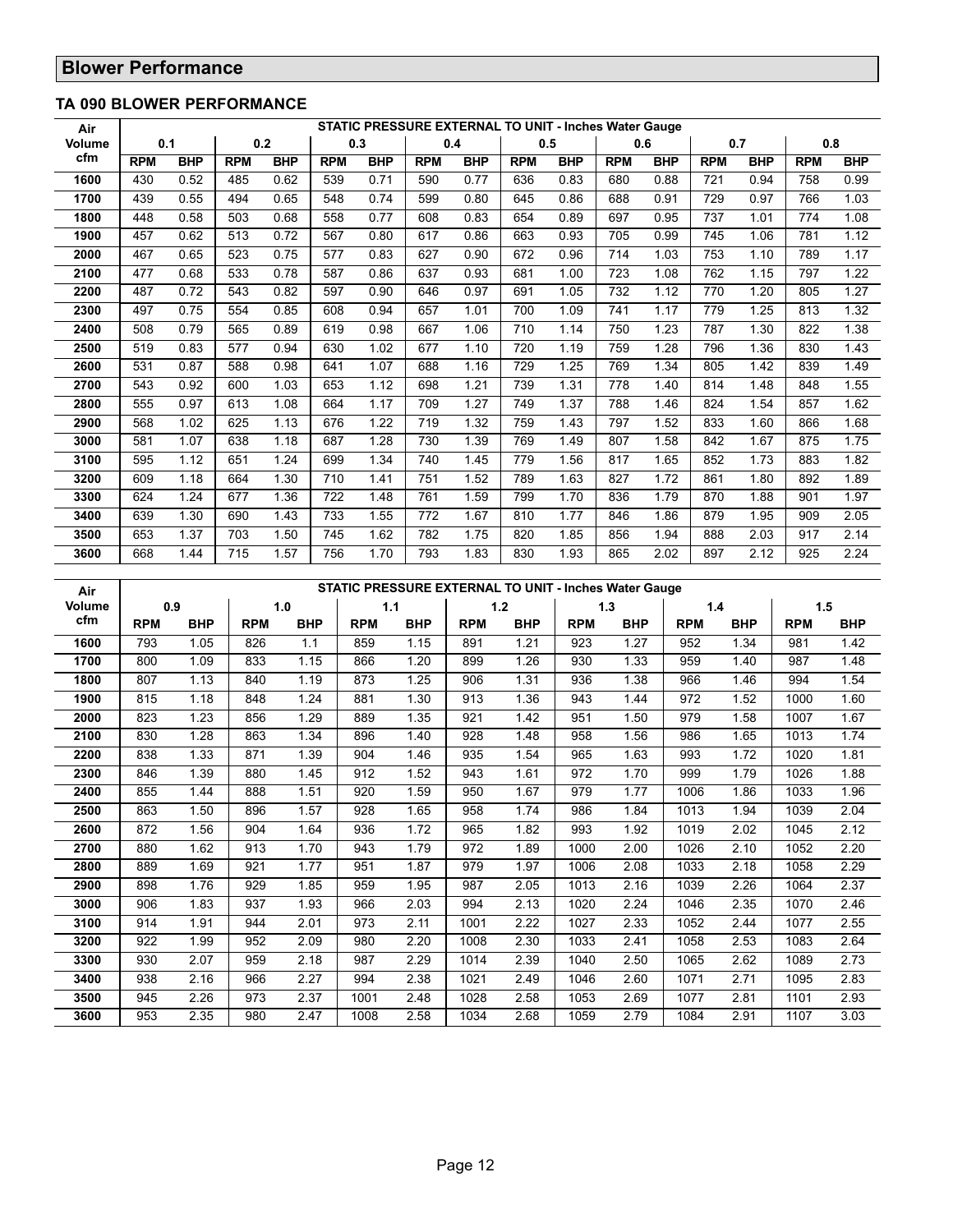# **TA 120 BLOWER PERFORMANCE**

**Air**

| Air    | STATIC PRESSURE EXTERNAL TO UNIT - Inches Water Gauge |            |            |            |            |            |            |            |            |            |            |            |            |            |            |            |
|--------|-------------------------------------------------------|------------|------------|------------|------------|------------|------------|------------|------------|------------|------------|------------|------------|------------|------------|------------|
| Volume | 0.1                                                   |            |            | 0.2        |            | 0.3        |            | 0.4        |            | 0.5        | 0.6        |            | 0.7        |            | 0.8        |            |
| cfm    | <b>RPM</b>                                            | <b>BHP</b> | <b>RPM</b> | <b>BHP</b> | <b>RPM</b> | <b>BHP</b> | <b>RPM</b> | <b>BHP</b> | <b>RPM</b> | <b>BHP</b> | <b>RPM</b> | <b>BHP</b> | <b>RPM</b> | <b>BHP</b> | <b>RPM</b> | <b>BHP</b> |
| 2200   | 428                                                   | 0.09       | 463        | 0.2        | 501        | 0.32       | 541        | 0.45       | 585        | 0.60       | 632        | 0.75       | 674        | 0.84       | 712        | 0.88       |
| 2400   | 441                                                   | 0.19       | 476        | 0.29       | 513        | 0.41       | 553        | 0.54       | 596        | 0.68       | 642        | 0.82       | 681        | 0.9        | 715        | 0.94       |
| 2600   | 455                                                   | 0.29       | 489        | 0.39       | 525        | 0.50       | 565        | 0.63       | 608        | 0.77       | 654        | 0.90       | 687        | 0.96       | 720        | 1.01       |
| 2800   | 469                                                   | 0.40       | 502        | 0.49       | 538        | 0.60       | 577        | 0.72       | 621        | 0.85       | 667        | 0.99       | 693        | 1.03       | 727        | 1.09       |
| 3000   | 484                                                   | 0.51       | 516        | 0.60       | 552        | 0.70       | 591        | 0.82       | 635        | 0.95       | 677        | 1.07       | 699        | 1.10       | 736        | 1.18       |
| 3200   | 499                                                   | 0.62       | 531        | 0.70       | 566        | 0.80       | 606        | 0.92       | 651        | 1.06       | 684        | 1.15       | 707        | 1.18       | 746        | 1.28       |
| 3400   | 514                                                   | 0.73       | 546        | 0.81       | 582        | 0.91       | 622        | 1.03       | 667        | 1.17       | 690        | 1.22       | 717        | 1.28       | 758        | 1.40       |
| 3600   | 529                                                   | 0.84       | 562        | 0.93       | 598        | 1.03       | 639        | 1.15       | 679        | 1.28       | 697        | 1.31       | 730        | 1.40       | 772        | 1.52       |
| 3800   | 545                                                   | 0.96       | 579        | 1.05       | 616        | 1.15       | 658        | 1.28       | 686        | 1.37       | 706        | 1.41       | 745        | 1.53       | 786        | 1.65       |
| 4000   | 562                                                   | 1.09       | 596        | 1.18       | 634        | 1.29       | 674        | 1.41       | 693        | 1.46       | 720        | 1.54       | 761        | 1.67       | 802        | 1.79       |
| 4200   | 580                                                   | 1.23       | 615        | 1.31       | 654        | 1.42       | 684        | 1.52       | 702        | 1.57       | 737        | 1.69       | 778        | 1.82       | 819        | 1.94       |
| 4400   | 600                                                   | 1.37       | 635        | 1.45       | 672        | 1.56       | 691        | 1.62       | 717        | 1.72       | 756        | 1.86       | 796        | 1.98       | 836        | 2.09       |
| 4600   | 619                                                   | 1.51       | 655        | 1.59       | 683        | 1.68       | 702        | 1.76       | 736        | 1.89       | 775        | 2.02       | 814        | 2.13       | 853        | 2.24       |
| 4800   | 639                                                   | 1.65       | 673        | 1.73       | 692        | 1.81       | 719        | 1.93       | 757        | 2.08       | 795        | 2.19       | 832        | 2.30       | 871        | 2.40       |
| 5000   | 659                                                   | 1.78       | 685        | 1.87       | 706        | 1.97       | 740        | 2.12       | 778        | 2.26       | 814        | 2.37       | 851        | 2.46       | 889        | 2.56       |

**STATIC PRESSURE EXTERNAL TO UNIT - Inches Water Gauge**

| Volume | 0.9        |            |            | 1.0        | 1.1        |            |            | 1.2        | 1.3        |            | 1.4        |            | 1.5        |            |
|--------|------------|------------|------------|------------|------------|------------|------------|------------|------------|------------|------------|------------|------------|------------|
| cfm    | <b>RPM</b> | <b>BHP</b> | <b>RPM</b> | <b>BHP</b> | <b>RPM</b> | <b>BHP</b> | <b>RPM</b> | <b>BHP</b> | <b>RPM</b> | <b>BHP</b> | <b>RPM</b> | <b>BHP</b> | <b>RPM</b> | <b>BHP</b> |
| 2200   | 751        | 0.96       | 795        | 1.08       | 839        | 1.21       | 884        | 1.34       | 928        | 1.48       | 971        | 1.61       | 1014       | 1.73       |
| 2400   | 755        | 1.03       | 801        | 1.16       | 847        | 1.29       | 892        | 1.43       | 936        | 1.56       | 981        | 1.70       | 1024       | 1.83       |
| 2600   | 762        | 1.11       | 808        | 1.24       | 855        | 1.38       | 901        | 1.52       | 946        | 1.65       | 990        | 1.79       | 1034       | 1.92       |
| 2800   | 770        | 1.20       | 816        | 1.33       | 863        | 1.47       | 910        | 1.61       | 955        | 1.75       | 1000       | 1.88       | 1044       | 2.01       |
| 3000   | 779        | 1.29       | 826        | 1.42       | 873        | 1.56       | 919        | 1.70       | 964        | 1.84       | 1009       | 1.98       | 1054       | 2.11       |
| 3200   | 790        | 1.40       | 836        | 1.53       | 882        | 1.66       | 929        | 1.80       | 974        | 1.94       | 1019       | 2.07       | 1063       | 2.21       |
| 3400   | 802        | 1.51       | 847        | 1.64       | 893        | 1.77       | 938        | 1.91       | 983        | 2.04       | 1028       | 2.17       | 1072       | 2.31       |
| 3600   | 815        | 1.64       | 859        | 1.76       | 904        | 1.89       | 949        | 2.03       | 993        | 2.16       | 1037       | 2.29       | 1080       | 2.42       |
| 3800   | 829        | 1.77       | 873        | 1.90       | 917        | 2.03       | 961        | 2.16       | 1005       | 2.29       | 1048       | 2.42       | 1090       | 2.55       |
| 4000   | 845        | 1.91       | 888        | 2.04       | 932        | 2.17       | 975        | 2.31       | 1018       | 2.43       | 1060       | 2.56       | 1102       | 2.69       |
| 4200   | 861        | 2.06       | 904        | 2.19       | 948        | 2.32       | 990        | 2.46       | 1033       | 2.59       | 1074       | 2.71       | 1116       | 2.84       |
| 4400   | 878        | 2.21       | 921        | 2.34       | 963        | 2.47       | 1006       | 2.60       | 1048       | 2.73       | 1089       | 2.86       | 1130       | 2.98       |
| 4600   | 894        | 2.36       | 936        | 2.49       | 979        | 2.61       | 1021       | 2.74       | 1063       | 2.87       | 1104       | 3.00       | 1145       | 3.12       |
| 4800   | 911        | 2.51       | 953        | 2.63       | 995        | 2.76       | 1036       | 2.88       | 1078       | 3.01       | 1119       | 3.13       | 1161       | 3.26       |
| 5000   | 928        | 2.67       | 969        | 2.78       | 1011       | 2.90       | 1052       | 3.03       | 1094       | 3.15       | 1135       | 3.27       | 1176       | 3.40       |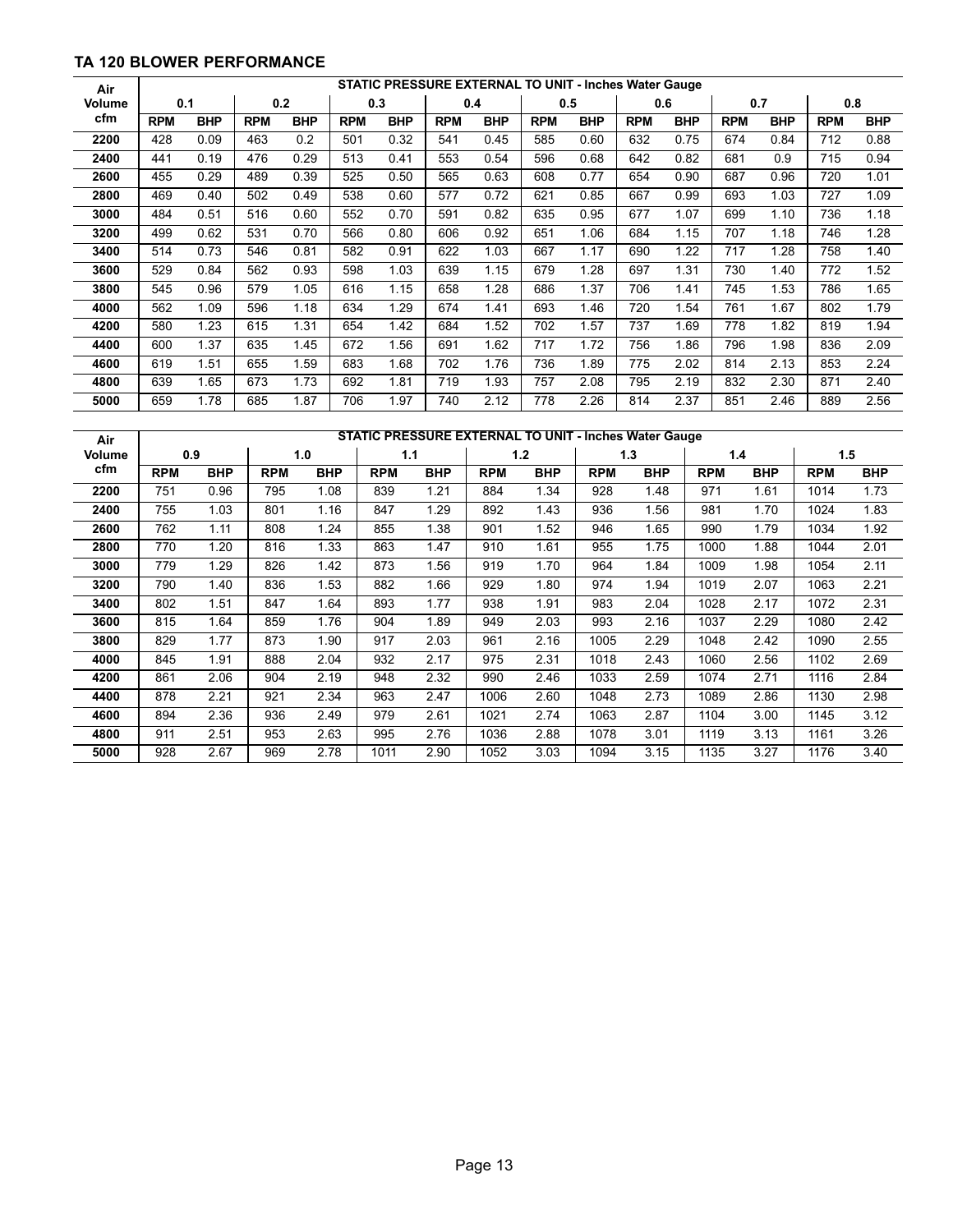#### **TA 150 BLOWER PERFORMANCE**

| Air    |            |            |            |            |            | STATIC PRESSURE EXTERNAL TO UNIT - Inches Water Gauge |            |            |            |            |            |            |            |            |            |            |
|--------|------------|------------|------------|------------|------------|-------------------------------------------------------|------------|------------|------------|------------|------------|------------|------------|------------|------------|------------|
| Volume | 0.1        |            |            | 0.2        |            | 0.3                                                   |            | 0.4        |            | 0.5        | 0.6        |            |            | 0.7        | 0.8        |            |
| cfm    | <b>RPM</b> | <b>BHP</b> | <b>RPM</b> | <b>BHP</b> | <b>RPM</b> | <b>BHP</b>                                            | <b>RPM</b> | <b>BHP</b> | <b>RPM</b> | <b>BHP</b> | <b>RPM</b> | <b>BHP</b> | <b>RPM</b> | <b>BHP</b> | <b>RPM</b> | <b>BHP</b> |
| 2800   | 500        | 0.49       | 537        | 0.59       | 578        | 0.72                                                  | 622        | 0.86       | 668        | 0.99       | 694        | 1.03       | 729        | 1.10       | 771        | 1.20       |
| 3000   | 519        | 0.60       | 556        | 0.71       | 597        | 0.83                                                  | 642        | 0.97       | 681        | 1.08       | 704        | 1.11       | 743        | 1.20       | 785        | 1.30       |
| 3200   | 538        | 0.71       | 576        | 0.82       | 618        | 0.95                                                  | 663        | 1.10       | 690        | 1.15       | 717        | 1.21       | 758        | 1.31       | 800        | 1.42       |
| 3400   | 558        | 0.83       | 597        | 0.95       | 640        | 1.09                                                  | 680        | 1.21       | 698        | 1.24       | 734        | 1.33       | 776        | 1.44       | 818        | 1.55       |
| 3600   | 579        | 0.97       | 620        | 1.09       | 664        | 1.23                                                  | 689        | 1.30       | 712        | 1.35       | 753        | 1.47       | 795        | 1.58       | 837        | 1.69       |
| 3800   | 602        | 1.11       | 644        | 1.24       | 681        | 1.35                                                  | 698        | 1.39       | 731        | 1.49       | 773        | 1.61       | 815        | 1.72       | 857        | 1.84       |
| 4000   | 627        | 1.26       | 669        | 1.39       | 690        | 1.45                                                  | 714        | 1.52       | 754        | 1.65       | 795        | 1.76       | 835        | 1.87       | 877        | 1.98       |
| 4200   | 653        | 1.42       | 684        | 1.52       | 701        | 1.57                                                  | 736        | 1.69       | 777        | 1.82       | 816        | 1.92       | 856        | 2.02       | 897        | 2.13       |
| 4400   | 676        | 1.57       | 694        | 1.63       | 721        | 1.73                                                  | 761        | 1.87       | 800        | 1.99       | 838        | 2.08       | 877        | 2.18       | 917        | 2.28       |
| 4600   | 688        | 1.70       | 710        | 1.79       | 747        | 1.93                                                  | 787        | 2.06       | 823        | 2.16       | 860        | 2.24       | 898        | 2.33       | 938        | 2.43       |
| 4800   | 702        | 1.85       | 735        | 1.99       | 774        | 2.14                                                  | 812        | 2.25       | 846        | 2.32       | 882        | 2.40       | 920        | 2.49       | 959        | 2.58       |
| 5000   | 725        | 2.06       | 763        | 2.21       | 801        | 2.34                                                  | 837        | 2.44       | 869        | 2.49       | 903        | 2.55       | 941        | 2.64       | 979        | 2.73       |
| 5200   | 754        | 2.30       | 791        | 2.43       | 828        | 2.55                                                  | 862        | 2.63       | 891        | 2.66       | 925        | 2.71       | 962        | 2.79       | 1000       | 2.88       |
| 5400   | 783        | 2.53       | 819        | 2.65       | 855        | 2.75                                                  | 887        | 2.82       | 913        | 2.82       | 946        | 2.86       | 983        | 2.95       | 1021       | 3.03       |
| 5600   | 810        | 2.74       | 845        | 2.85       | 881        | 2.95                                                  | 912        | 3.01       | 935        | 2.98       | 967        | 3.01       | 1004       | 3.10       | 1041       | 3.19       |
| 5800   | 835        | 2.95       | 871        | 3.05       | 906        | 3.15                                                  | 936        | 3.19       | 957        | 3.14       | 987        | 3.16       | 1024       | 3.25       | 1062       | 3.34       |
| 6000   | 860        | 3.14       | 896        | 3.25       | 931        | 3.35                                                  | 960        | 3.37       | 978        | 3.30       | 1008       | 3.31       | 1045       | 3.40       | 1083       | 3.48       |
|        |            |            |            |            |            |                                                       |            |            |            |            |            |            |            |            |            |            |

| Air    | STATIC PRESSURE EXTERNAL TO UNIT - Inches Water Gauge |            |            |            |            |            |            |            |            |            |            |            |            |            |
|--------|-------------------------------------------------------|------------|------------|------------|------------|------------|------------|------------|------------|------------|------------|------------|------------|------------|
| Volume | 0.9                                                   |            |            | 1.0        | 1.1        |            |            | $1.2$      |            | 1.3        | 1.4        |            |            | 1.5        |
| cfm    | <b>RPM</b>                                            | <b>BHP</b> | <b>RPM</b> | <b>BHP</b> | <b>RPM</b> | <b>BHP</b> | <b>RPM</b> | <b>BHP</b> | <b>RPM</b> | <b>BHP</b> | <b>RPM</b> | <b>BHP</b> | <b>RPM</b> | <b>BHP</b> |
| 2800   | 815                                                   | 1.31       | 862        | 1.43       | 908        | 1.56       | 954        | 1.68       | 999        | 1.81       | 1043       | 1.93       | 1087       | 2.05       |
| 3000   | 829                                                   | 1.41       | 875        | 1.53       | 921        | 1.66       | 966        | 1.78       | 1011       | 1.91       | 1056       | 2.03       | 1100       | 2.15       |
| 3200   | 844                                                   | 1.53       | 889        | 1.65       | 934        | 1.77       | 979        | 1.89       | 1024       | 2.01       | 1067       | 2.14       | 1111       | 2.26       |
| 3400   | 862                                                   | 1.66       | 906        | 1.78       | 950        | 1.90       | 994        | 2.02       | 1038       | 2.14       | 1081       | 2.26       | 1124       | 2.38       |
| 3600   | 881                                                   | 1.81       | 925        | 1.93       | 968        | 2.05       | 1011       | 2.17       | 1054       | 2.29       | 1097       | 2.41       | 1139       | 2.53       |
| 3800   | 900                                                   | 1.96       | 944        | 2.08       | 987        | 2.20       | 1030       | 2.32       | 1072       | 2.44       | 1114       | 2.56       | 1156       | 2.67       |
| 4000   | 920                                                   | 2.10       | 963        | 2.22       | 1006       | 2.34       | 1048       | 2.46       | 1091       | 2.58       | 1133       | 2.69       | 1174       | 2.81       |
| 4200   | 939                                                   | 2.24       | 982        | 2.36       | 1024       | 2.48       | 1067       | 2.59       | 1109       | 2.71       | 1151       | 2.83       | 1193       | 2.95       |
| 4400   | 959                                                   | 2.39       | 1001       | 2.50       | 1043       | 2.61       | 1085       | 2.73       | 1127       | 2.85       | 1169       | 2.96       | 1211       | 3.08       |
| 4600   | 979                                                   | 2.53       | 1020       | 2.64       | 1062       | 2.76       | 1104       | 2.87       | 1146       | 2.99       | 1188       | 3.10       | 1230       | 3.22       |
| 4800   | 999                                                   | 2.68       | 1040       | 2.79       | 1082       | 2.90       | 1123       | 3.01       | 1165       | 3.12       | 1207       | 3.24       | 1248       | 3.35       |
| 5000   | 1019                                                  | 2.83       | 1060       | 2.93       | 1101       | 3.04       | 1142       | 3.15       | 1184       | 3.26       | 1226       | 3.38       | 1267       | 3.49       |
| 5200   | 1040                                                  | 2.98       | 1080       | 3.08       | 1121       | 3.19       | 1162       | 3.29       | 1203       | 3.41       | 1245       | 3.52       | 1286       | 3.63       |
| 5400   | 1060                                                  | 3.13       | 1100       | 3.23       | 1140       | 3.33       | 1181       | 3.44       | 1222       | 3.55       | 1264       | 3.66       | 1305       | 3.77       |
| 5600   | 1080                                                  | 3.28       | 1120       | 3.37       | 1160       | 3.48       | 1201       | 3.58       | 1242       | 3.69       | 1283       | 3.80       | 1324       | 3.91       |
| 5800   | 1101                                                  | 3.43       | 1140       | 3.52       | 1180       | 3.62       | 1220       | 3.72       | 1261       | 3.83       | 1302       | 3.94       | 1343       | 4.05       |
| 6000   | 1121                                                  | 3.57       | 1160       | 3.67       | 1200       | 3.77       | 1240       | 3.87       | 1280       | 3.97       | 1321       | 4.08       | 1362       | 4.19       |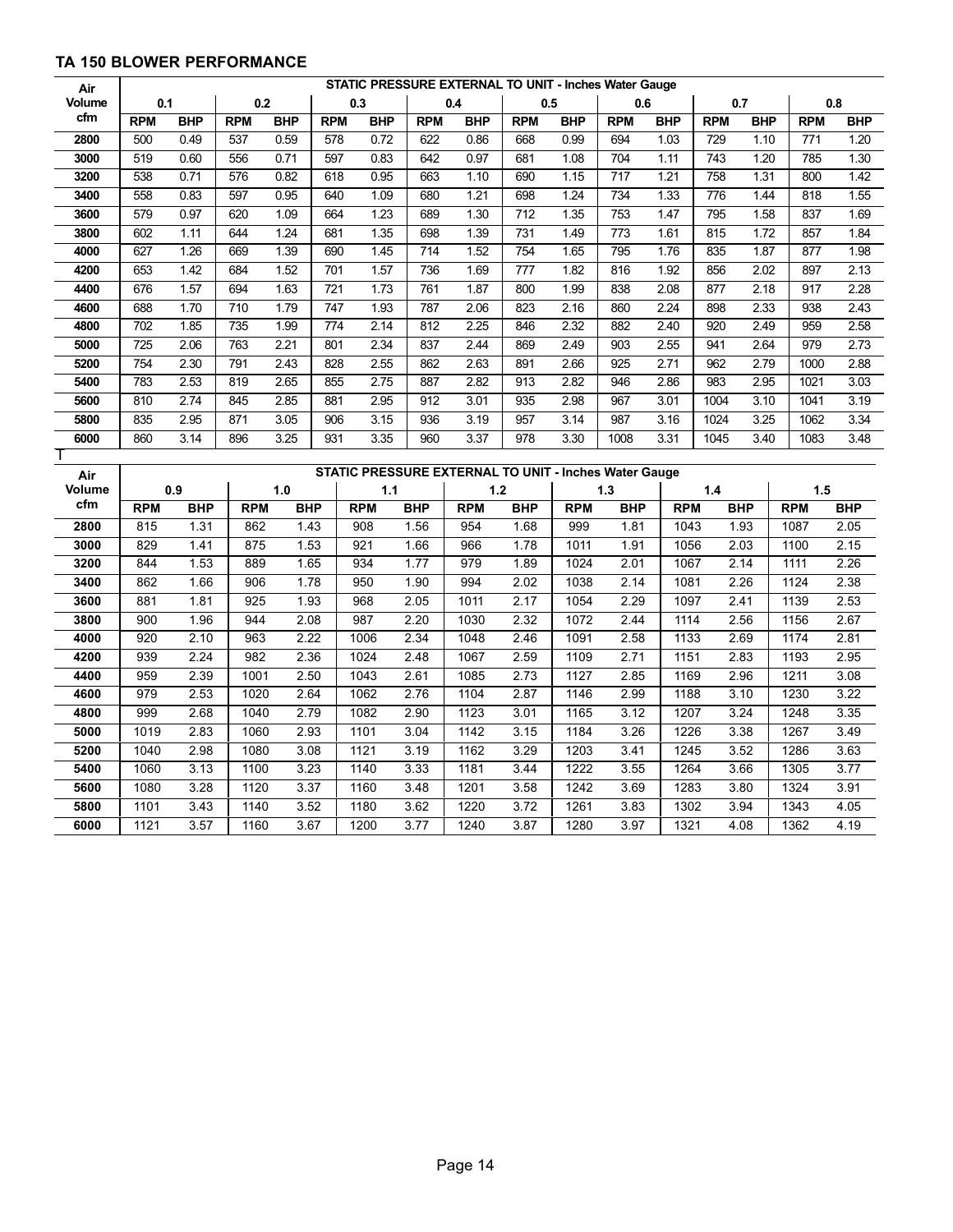#### **TA 180 BLOWER PERFORMANCE**

| Air           |            | <b>STATIC PRESSURE EXTERNAL TO UNIT - Inches Water Gauge</b> |            |            |            |            |            |            |            |            |            |            |            |            |            |            |
|---------------|------------|--------------------------------------------------------------|------------|------------|------------|------------|------------|------------|------------|------------|------------|------------|------------|------------|------------|------------|
| <b>Volume</b> | 0.1        |                                                              | 0.2        |            | 0.3        |            |            | 0.4        | 0.5        |            | 0.6        |            | 0.7        |            | 0.8        |            |
| cfm           | <b>RPM</b> | <b>BHP</b>                                                   | <b>RPM</b> | <b>BHP</b> | <b>RPM</b> | <b>BHP</b> | <b>RPM</b> | <b>BHP</b> | <b>RPM</b> | <b>BHP</b> | <b>RPM</b> | <b>BHP</b> | <b>RPM</b> | <b>BHP</b> | <b>RPM</b> | <b>BHP</b> |
| 3400          | 393        | 0.60                                                         | 439        | 0.81       | 486        | 1.00       | 533        | 1.16       | 579        | 1.28       | 624        | 1.41       | 667        | 1.56       | 708        | 1.71       |
| 3600          | 398        | 0.66                                                         | 444        | 0.87       | 491        | 1.06       | 538        | 1.21       | 583        | 1.33       | 628        | 1.47       | 671        | 1.62       | 711        | 1.79       |
| 3800          | 403        | 0.72                                                         | 449        | 0.92       | 496        | 1.11       | 542        | 1.26       | 587        | 1.39       | 632        | 1.53       | 675        | 1.69       | 715        | 1.86       |
| 4000          | 408        | 0.78                                                         | 454        | 0.98       | 501        | 1.17       | 547        | 1.32       | 592        | 1.45       | 636        | 1.60       | 679        | 1.76       | 718        | 1.94       |
| 4200          | 413        | 0.84                                                         | 459        | 1.04       | 506        | 1.23       | 552        | 1.38       | 597        | 1.52       | 641        | 1.67       | 683        | 1.84       | 722        | 2.03       |
| 4400          | 419        | 0.90                                                         | 465        | 1.10       | 512        | 1.29       | 558        | 1.44       | 602        | 1.58       | 645        | 1.74       | 687        | 1.92       | 726        | 2.12       |
| 4600          | 424        | 0.97                                                         | 470        | 1.17       | 517        | 1.35       | 563        | 1.50       | 607        | 1.65       | 651        | 1.82       | 692        | 2.01       | 730        | 2.21       |
| 4800          | 430        | 1.03                                                         | 476        | 1.23       | 523        | 1.42       | 569        | 1.57       | 613        | 1.73       | 656        | 1.90       | 697        | 2.10       | 735        | 2.31       |
| 5000          | 436        | 1.09                                                         | 482        | 1.30       | 530        | 1.49       | 575        | 1.64       | 619        | 1.81       | 661        | 1.99       | 702        | 2.19       | 739        | 2.42       |
| 5200          | 442        | 1.15                                                         | 489        | 1.37       | 536        | 1.56       | 582        | 1.72       | 625        | 1.89       | 667        | 2.08       | 707        | 2.29       | 744        | 2.52       |
| 5400          | 448        | 1.21                                                         | 495        | 1.44       | 543        | 1.64       | 588        | 1.80       | 631        | 1.98       | 673        | 2.18       | 712        | 2.40       | 749        | 2.63       |
| 5600          | 454        | 1.28                                                         | 502        | 1.52       | 550        | 1.72       | 595        | 1.89       | 638        | 2.08       | 679        | 2.28       | 718        | 2.51       | 754        | 2.75       |
| 5800          | 460        | 1.35                                                         | 510        | 1.60       | 558        | 1.80       | 602        | 1.98       | 645        | 2.18       | 686        | 2.39       | 724        | 2.62       | 759        | 2.87       |
| 6000          | 467        | 1.43                                                         | 517        | 1.68       | 566        | 1.89       | 610        | 2.07       | 652        | 2.28       | 692        | 2.50       | 729        | 2.74       | 764        | 2.99       |
| 6200          | 475        | 1.51                                                         | 526        | 1.78       | 574        | 1.98       | 617        | 2.17       | 659        | 2.39       | 699        | 2.61       | 735        | 2.86       | 770        | 3.12       |
| 6400          | 483        | 1.60                                                         | 534        | 1.87       | 582        | 2.08       | 625        | 2.28       | 666        | 2.50       | 705        | 2.73       | 741        | 2.99       | 775        | 3.25       |
| 6600          | 491        | 1.70                                                         | 544        | 1.97       | 591        | 2.18       | 633        | 2.39       | 674        | 2.62       | 712        | 2.86       | 747        | 3.12       | 781        | 3.38       |
| 6800          | 501        | 1.81                                                         | 553        | 2.08       | 600        | 2.29       | 642        | 2.51       | 682        | 2.74       | 719        | 2.99       | 753        | 3.26       | 786        | 3.52       |
| 7000          | 511        | 1.92                                                         | 563        | 2.19       | 609        | 2.40       | 650        | 2.63       | 689        | 2.87       | 725        | 3.13       | 759        | 3.40       | 792        | 3.66       |
| 7200          | 521        | 2.04                                                         | 573        | 2.30       | 618        | 2.52       | 659        | 2.76       | 697        | 3.01       | 732        | 3.27       | 765        | 3.54       | 798        | 3.80       |

| Air           | <b>STATIC PRESSURE EXTERNAL TO UNIT - Inches Water Gauge</b> |            |            |            |            |            |            |            |            |            |            |            |            |            |
|---------------|--------------------------------------------------------------|------------|------------|------------|------------|------------|------------|------------|------------|------------|------------|------------|------------|------------|
| <b>Volume</b> | 0.9                                                          |            | 1.0        |            | 1.1        |            | 1.2        |            | 1.3        |            | 1.4        |            | 1.5        |            |
| cfm           | <b>RPM</b>                                                   | <b>BHP</b> | <b>RPM</b> | <b>BHP</b> | <b>RPM</b> | <b>BHP</b> | <b>RPM</b> | <b>BHP</b> | <b>RPM</b> | <b>BHP</b> | <b>RPM</b> | <b>BHP</b> | <b>RPM</b> | <b>BHP</b> |
| 3400          | 746                                                          | 1.87       | 783        | 2.02       | 819        | 2.16       | 857        | 2.31       | 897        | 2.48       | 936        | 2.65       | 976        | 2.83       |
| 3600          | 749                                                          | 1.95       | 786        | 2.11       | 822        | 2.26       | 860        | 2.42       | 900        | 2.58       | 939        | 2.76       | 979        | 2.93       |
| 3800          | 752                                                          | 2.04       | 789        | 2.21       | 825        | 2.36       | 863        | 2.52       | 903        | 2.69       | 943        | 2.86       | 983        | 3.04       |
| 4000          | 756                                                          | 2.13       | 792        | 2.30       | 829        | 2.47       | 867        | 2.63       | 906        | 2.80       | 946        | 2.97       | 986        | 3.15       |
| 4200          | 759                                                          | 2.22       | 795        | 2.40       | 832        | 2.57       | 870        | 2.74       | 910        | 2.91       | 950        | 3.08       | 990        | 3.26       |
| 4400          | 763                                                          | 2.32       | 799        | 2.51       | 836        | 2.68       | 874        | 2.85       | 913        | 3.02       | 953        | 3.19       | 993        | 3.37       |
| 4600          | 767                                                          | 2.42       | 803        | 2.61       | 840        | 2.79       | 878        | 2.96       | 917        | 3.13       | 957        | 3.31       | 997        | 3.48       |
| 4800          | 771                                                          | 2.53       | 807        | 2.72       | 844        | 2.91       | 882        | 3.08       | 921        | 3.25       | 961        | 3.42       | 1001       | 3.59       |
| 5000          | 775                                                          | 2.63       | 811        | 2.84       | 848        | 3.02       | 886        | 3.20       | 925        | 3.37       | 965        | 3.54       | 1005       | 3.71       |
| 5200          | 780                                                          | 2.75       | 815        | 2.95       | 852        | 3.14       | 890        | 3.32       | 929        | 3.49       | 969        | 3.67       | 1009       | 3.84       |
| 5400          | 784                                                          | 2.86       | 820        | 3.07       | 857        | 3.26       | 895        | 3.44       | 934        | 3.62       | 974        | 3.80       | 1014       | 3.97       |
| 5600          | 789                                                          | 2.98       | 824        | 3.19       | 861        | 3.38       | 900        | 3.57       | 939        | 3.75       | 978        | 3.93       | 1018       | 4.11       |
| 5800          | 794                                                          | 3.10       | 829        | 3.32       | 866        | 3.51       | 905        | 3.70       | 944        | 3.88       | 983        | 4.07       | 1023       | 4.25       |
| 6000          | 799                                                          | 3.23       | 834        | 3.44       | 871        | 3.64       | 910        | 3.83       | 949        | 4.02       | 988        | 4.21       | 1028       | 4.40       |
| 6200          | 804                                                          | 3.36       | 839        | 3.57       | 876        | 3.77       | 915        | 3.97       | 954        | 4.16       | 994        | 4.35       | 1033       | 4.55       |
| 6400          | 809                                                          | 3.49       | 844        | 3.70       | 881        | 3.90       | 920        | 4.10       | 960        | 4.30       | 999        | 4.50       | 1039       | 4.70       |
| 6600          | 815                                                          | 3.62       | 850        | 3.83       | 887        | 4.04       | 926        | 4.24       | 965        | 4.45       | 1005       | 4.65       | 1044       | 4.85       |
| 6800          | 820                                                          | 3.76       | 855        | 3.97       | 892        | 4.18       | 931        | 4.39       | 971        | 4.59       | 1011       | 4.80       | 1050       | 5.01       |
| 7000          | 826                                                          | 3.89       | 861        | 4.11       | 898        | 4.32       | 937        | 4.53       | 977        | 4.74       | 1016       | 4.95       | 1056       | 5.16       |
| 7200          | 831                                                          | 4.03       | 866        | 4.25       | 904        | 4.46       | 943        | 4.67       | 982        | 4.89       | 1022       | 5.10       | 1062       | 5.32       |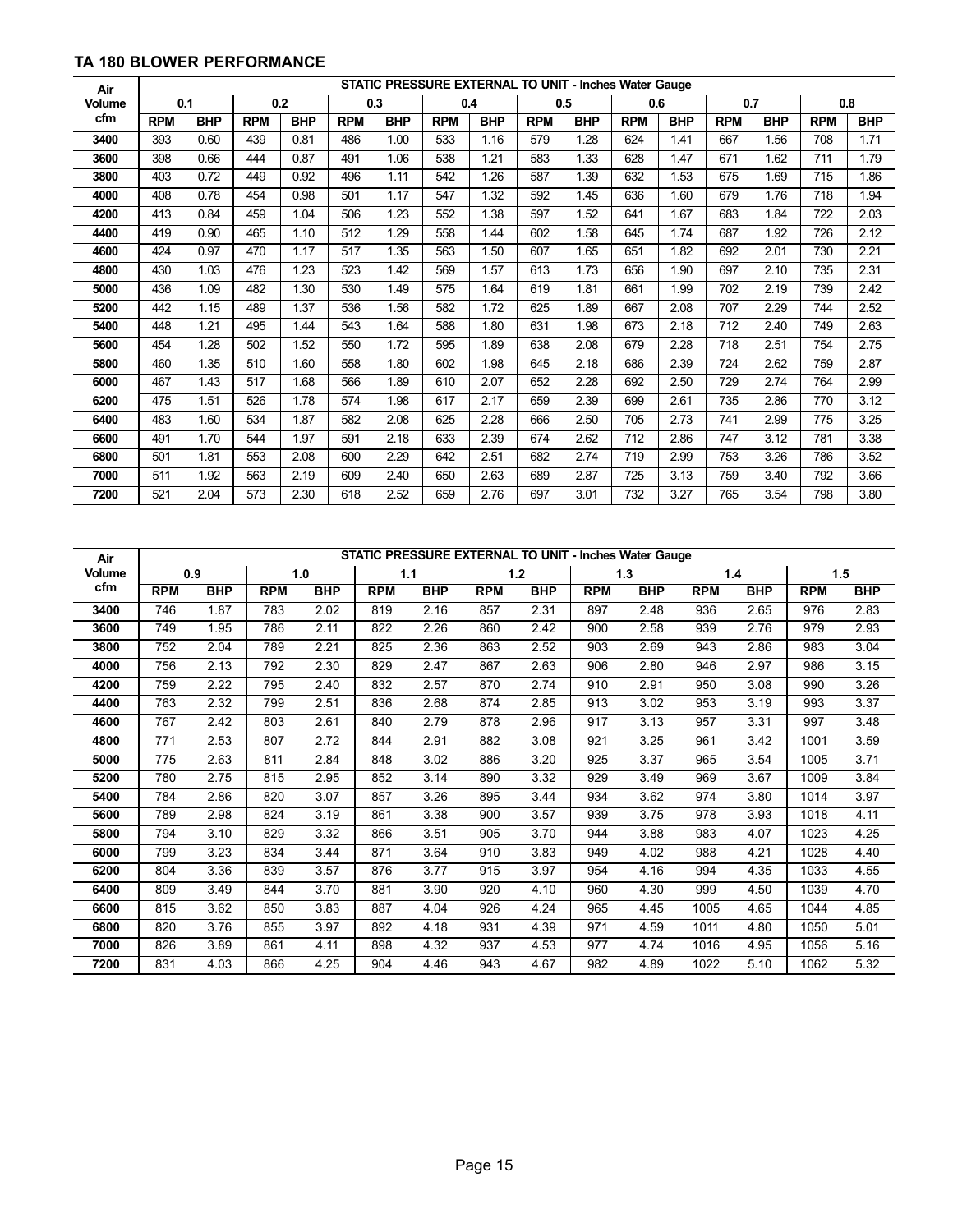#### **TA 240 BLOWER PERFORMANCE**

| Air    |            | <b>STATIC PRESSURE EXTERNAL TO UNIT - Inches Water Gauge</b> |            |            |            |            |            |            |            |            |            |            |                  |            |                  |            |
|--------|------------|--------------------------------------------------------------|------------|------------|------------|------------|------------|------------|------------|------------|------------|------------|------------------|------------|------------------|------------|
| Volume | 0.1        |                                                              | 0.2        |            | 0.3        |            | 0.4        |            | 0.5        |            |            | 0.6        | 0.7              |            | 0.8              |            |
| cfm    | <b>RPM</b> | <b>BHP</b>                                                   | <b>RPM</b> | <b>BHP</b> | <b>RPM</b> | <b>BHP</b> | <b>RPM</b> | <b>BHP</b> | <b>RPM</b> | <b>BHP</b> | <b>RPM</b> | <b>BHP</b> | <b>RPM</b>       | <b>BHP</b> | <b>RPM</b>       | <b>BHP</b> |
| 4400   | 449        | 1.05                                                         | 493        | 1.22       | 539        | 1.38       | 584        | 1.52       | 628        | 1.68       | 670        | 1.85       | 711              | 2.04       | 748              | 2.24       |
| 4600   | 456        | 1.11                                                         | 501        | 1.29       | 546        | 1.45       | 591        | 1.60       | 635        | 1.76       | 677        | 1.94       | 717              | 2.14       | 754              | 2.35       |
| 4800   | 463        | 1.17                                                         | 509        | 1.36       | 554        | 1.53       | 599        | 1.68       | 642        | 1.85       | 684        | 2.03       | $\overline{723}$ | 2.24       | 760              | 2.46       |
| 5000   | 471        | 1.24                                                         | 517        | 1.44       | 563        | 1.60       | 607        | 1.76       | 650        | 1.94       | 691        | 2.14       | 729              | 2.35       | 766              | 2.58       |
| 5200   | 479        | 1.32                                                         | 525        | 1.52       | 571        | 1.69       | 615        | 1.85       | 657        | 2.04       | 698        | 2.24       | 736              | 2.47       | $\overline{772}$ | 2.70       |
| 5400   | 487        | 1.40                                                         | 534        | 1.60       | 580        | 1.77       | 623        | 1.95       | 665        | 2.14       | 705        | 2.36       | 743              | 2.59       | 778              | 2.82       |
| 5600   | 496        | 1.48                                                         | 544        | 1.69       | 589        | 1.87       | 632        | 2.05       | 674        | 2.25       | 713        | 2.48       | 749              | 2.72       | 785              | 2.95       |
| 5800   | 506        | 1.58                                                         | 554        | 1.79       | 599        | 1.96       | 641        | 2.16       | 682        | 2.37       | 720        | 2.60       | 756              | 2.85       | 791              | 3.08       |
| 6000   | 516        | 1.68                                                         | 564        | 1.89       | 608        | 2.07       | 650        | 2.27       | 691        | 2.49       | 728        | 2.73       | 763              | 2.98       | 798              | 3.22       |
| 6200   | 527        | 1.78                                                         | 574        | 1.99       | 618        | 2.18       | 660        | 2.39       | 699        | 2.62       | 736        | 2.87       | 771              | 3.12       | 805              | 3.36       |
| 6400   | 538        | 1.89                                                         | 585        | 2.09       | 628        | 2.29       | 669        | 2.51       | 708        | 2.75       | 743        | 3.01       | 778              | 3.26       | 812              | 3.50       |
| 6600   | 550        | 2.00                                                         | 596        | 2.21       | 638        | 2.41       | 679        | 2.64       | 716        | 2.89       | 751        | 3.15       | 785              | 3.41       | 819              | 3.65       |
| 6800   | 562        | 2.12                                                         | 607        | 2.33       | 649        | 2.54       | 688        | 2.78       | 725        | 3.04       | 759        | 3.30       | 793              | 3.56       | 826              | 3.79       |
| 7000   | 574        | 2.24                                                         | 619        | 2.45       | 659        | 2.68       | 698        | 2.93       | 733        | 3.19       | 767        | 3.46       | 800              | 3.71       | 834              | 3.95       |
| 7200   | 587        | 2.36                                                         | 630        | 2.59       | 670        | 2.83       | 707        | 3.08       | 742        | 3.34       | 775        | 3.61       | 808              | 3.87       | 841              | 4.10       |
| 7400   | 600        | 2.50                                                         | 642        | 2.73       | 680        | 2.98       | 717        | 3.23       | 750        | 3.50       | 783        | 3.77       | 815              | 4.03       | 849              | 4.25       |
| 7600   | 612        | 2.64                                                         | 653        | 2.88       | 691        | 3.13       | 726        | 3.40       | 759        | 3.67       | 791        | 3.94       | 823              | 4.19       | 856              | 4.41       |
| 7800   | 625        | 2.79                                                         | 664        | 3.03       | 701        | 3.29       | 735        | 3.56       | 767        | 3.84       | 799        | 4.10       | 831              | 4.35       | 864              | 4.56       |
| 8000   | 638        | 2.94                                                         | 676        | 3.20       | 711        | 3.46       | 744        | 3.73       | 776        | 4.01       | 807        | 4.27       | 839              | 4.51       | 872              | 4.72       |
| 8200   | 650        | 3.11                                                         | 687        | 3.36       | 721        | 3.63       | 753        | 3.91       | 784        | 4.18       | 815        | 4.44       | 847              | 4.67       | 880              | 4.88       |
| 8400   | 662        | 3.27                                                         | 698        | 3.54       | 731        | 3.81       | 762        | 4.08       | 793        | 4.36       | 823        | 4.61       | 855              | 4.84       | 888              | 5.04       |
| 8600   | 674        | 3.45                                                         | 708        | 3.72       | 740        | 3.99       | 771        | 4.26       | 801        | 4.54       | 832        | 4.79       | 863              | 5.00       | 896              | 5.20       |
| 8800   | 685        | 3.63                                                         | 719        | 3.90       | 750        | 4.17       | 780        | 4.45       | 809        | 4.72       | 840        | 4.96       | 871              | 5.17       | 904              | 5.36       |
| 9000   | 697        | 3.81                                                         | 729        | 4.09       | 759        | 4.36       | 788        | 4.63       | 818        | 4.90       | 848        | 5.13       | 880              | 5.34       | 913              | 5.52       |
| 9200   | 708        | 4.00                                                         | 739        | 4.28       | 768        | 4.55       | 797        | 4.82       | 826        | 5.08       | 857        | 5.30       | 888              | 5.50       | 921              | 5.69       |
| 9400   | 718        | 4.20                                                         | 748        | 4.47       | 777        | 4.74       | 806        | 5.01       | 835        | 5.26       | 865        | 5.48       | 897              | 5.67       | 929              | 5.85       |
| 9600   | 729        | 4.39                                                         | 758        | 4.67       | 786        | 4.94       | 814        | 5.20       | 843        | 5.44       | 874        | 5.65       | 905              | 5.84       | 938              | 6.01       |

**Air Volume cfm STATIC PRESSURE EXTERNAL TO UNIT - Inches Water Gauge 0.9 1.0 1.1 1.2 1.3 1.4 1.5 RPM BHP RPM BHP RPM BHP RPM BHP RPM BHP RPM BHP RPM BHP** | 785 2.44 | 821 2.61 | 858 2.78 | 897 2.93 | 936 3.09 | 977 3.24 | 1017 3.40 | 790 2.55 | 826 2.73 | 864 2.90 | 902 3.06 | 942 3.21 | 982 3.37 | 1022 3.53 | 796 2.66 | 832 2.85 | 869 3.02 | 908 3.18 | 948 3.34 | 988 3.50 | 1028 3.66 801 2.79 837 2.97 875 3.14 914 3.31 954 3.48 994 3.64 1034 3.81 | 807 2.91 | 843 3.10 | 881 3.27 | 920 3.45 | 960 3.62 | 1000 3.79 | 1040 3.96 | 813 3.04 | 850 3.23 | 888 3.41 | 927 3.58 | 967 3.76 | 1007 3.94 | 1047 4.11 820 3.17 856 3.36 894 3.54 934 3.73 974 3.91 1014 4.09 1053 4.27 | 826 3.30 | 863 3.49 | 901 3.68 | 941 3.87 | 981 4.06 | 1021 4.24 | 1060 4.43 833 3.43 869 3.63 908 3.82 948 4.01 988 4.21 1028 4.40 1068 4.59 | 840 3.57 | 876 3.77 | 915 3.96 | 955 4.16 | 995 4.36 | 1035 4.55 | 1075 4.75 847 3.71 883 3.91 922 4.11 962 4.31 1002 4.51 1042 4.71 1082 4.91 854 3.86 890 4.06 929 4.25 969 4.45 1009 4.66 1049 4.86 1089 5.06 | 861 4.00 | 898 4.20 | 936 4.40 | 976 4.60 | 1016 4.80 | 1056 5.00 | 1096 5.20 868 4.15 905 4.35 943 4.54 983 4.74 1023 4.94 1063 5.14 1103 5.34 | 876 4.30 | 912 4.50 | 950 4.69 | 990 4.88 | 1030 5.08 | 1070 5.28 | 1110 5.48 883 4.45 920 4.64 958 4.83 997 5.03 1037 5.22 1077 5.42 1117 5.62 891 4.61 927 4.79 965 4.98 1004 5.17 1044 5.37 1084 5.56 1124 5.76 | 899 4.76 | 935 4.95 | 973 5.13 | 1012 5.32 | 1051 5.51 | 1091 5.71 | 1131 5.90 907 4.91 943 5.10 980 5.28 1019 5.47 1059 5.66 1098 5.85 1138 6.04 | 914 5.07 | 950 5.25 | 988 5.43 | 1027 5.62 | 1066 5.80 | 1106 5.99 | 1145 6.18 922 5.23 958 5.41 996 5.58 1034 5.77 1073 5.95 1113 6.14 1153 6.33 | 930 5.38 | 966 5.56 | 1003 5.74 | 1042 5.92 | 1081 6.10 | 1120 6.28 | 1160 6.47 938 5.54 974 5.71 1011 5.89 1049 6.07 1088 6.25 1128 6.43 1167 6.62 947 5.70 982 5.87 1019 6.04 1057 6.22 1096 6.40 1135 6.58 1175 6.76 955 5.86 990 6.03 1027 6.20 1065 6.37 1104 6.54 1143 6.72 1182 6.91 | 963 6.02 | 998 6.18 | 1035 6.35 | 1073 6.52 | 1111 6.69 | 1150 6.87 | 1190 7.05

971 6.18 1007 6.34 1043 6.50 1081 6.67 1119 6.84 1158 7.02 1197 7.20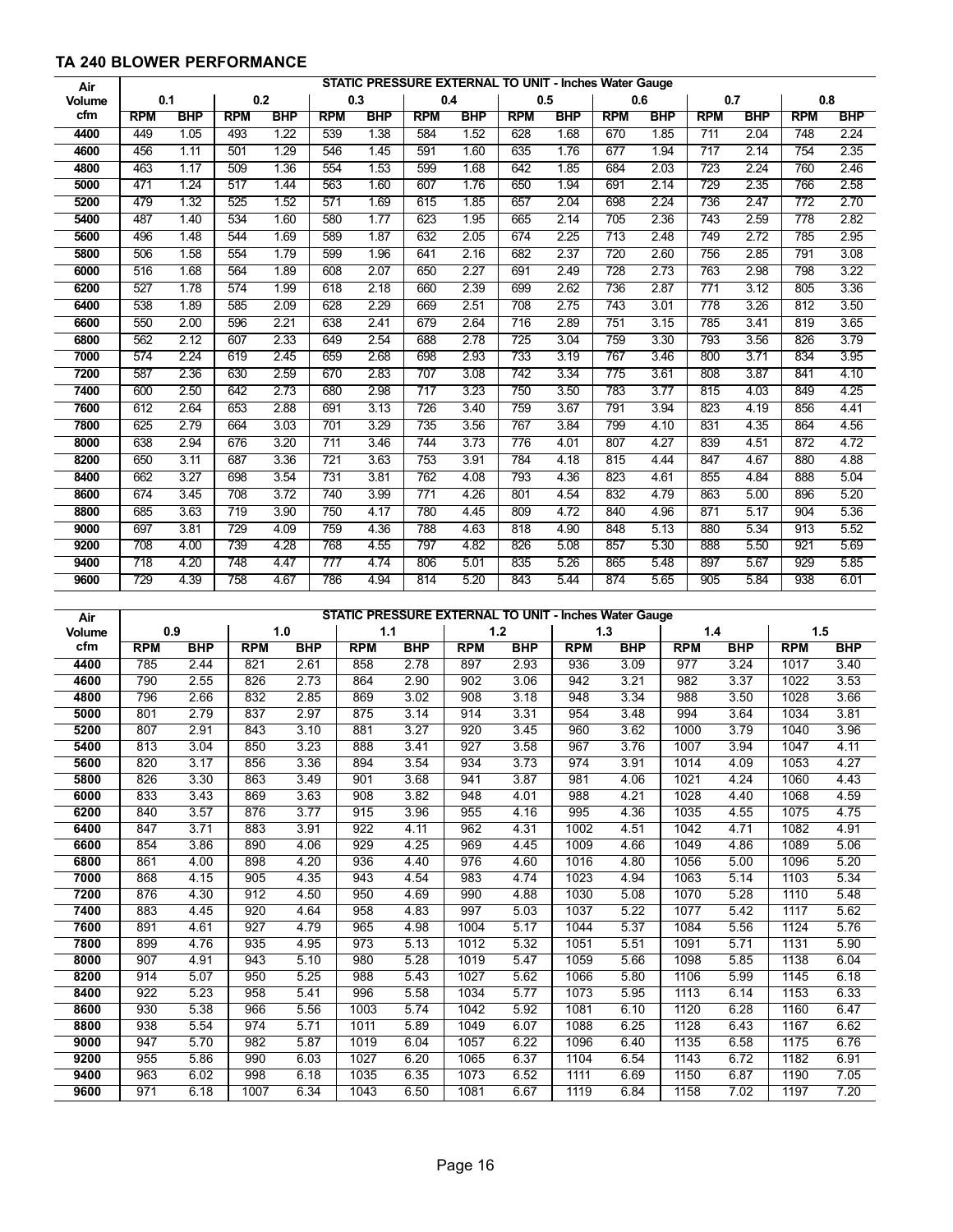

**Figure 20. TAA090 - 240 G, J, Y with VFD ID Blower (with 24VAC on TB1 Terminal)**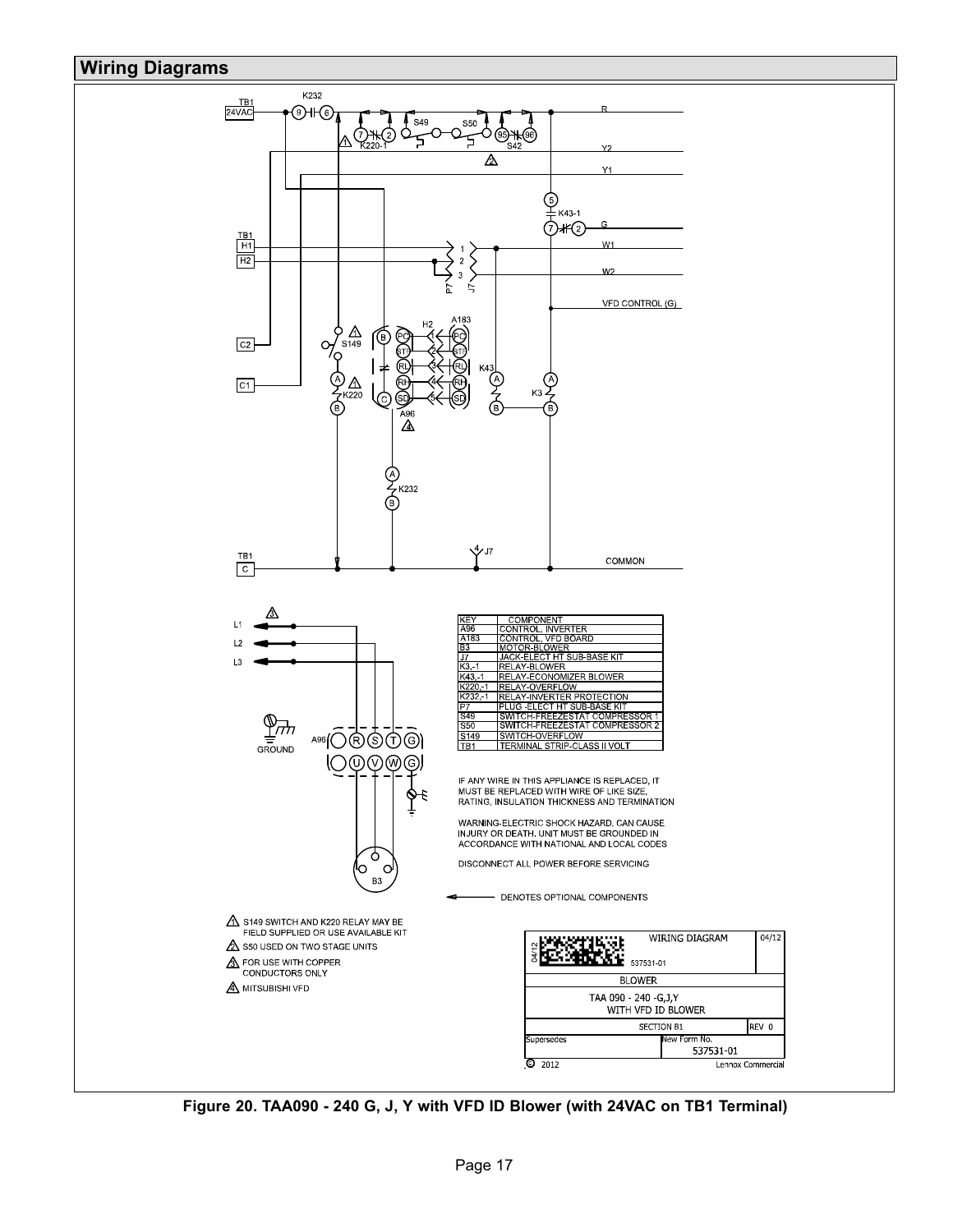

**Figure 21. TAA090 - 240 G, J, Y with VFD ID Blower (without 24VAC on TB1 Terminal)**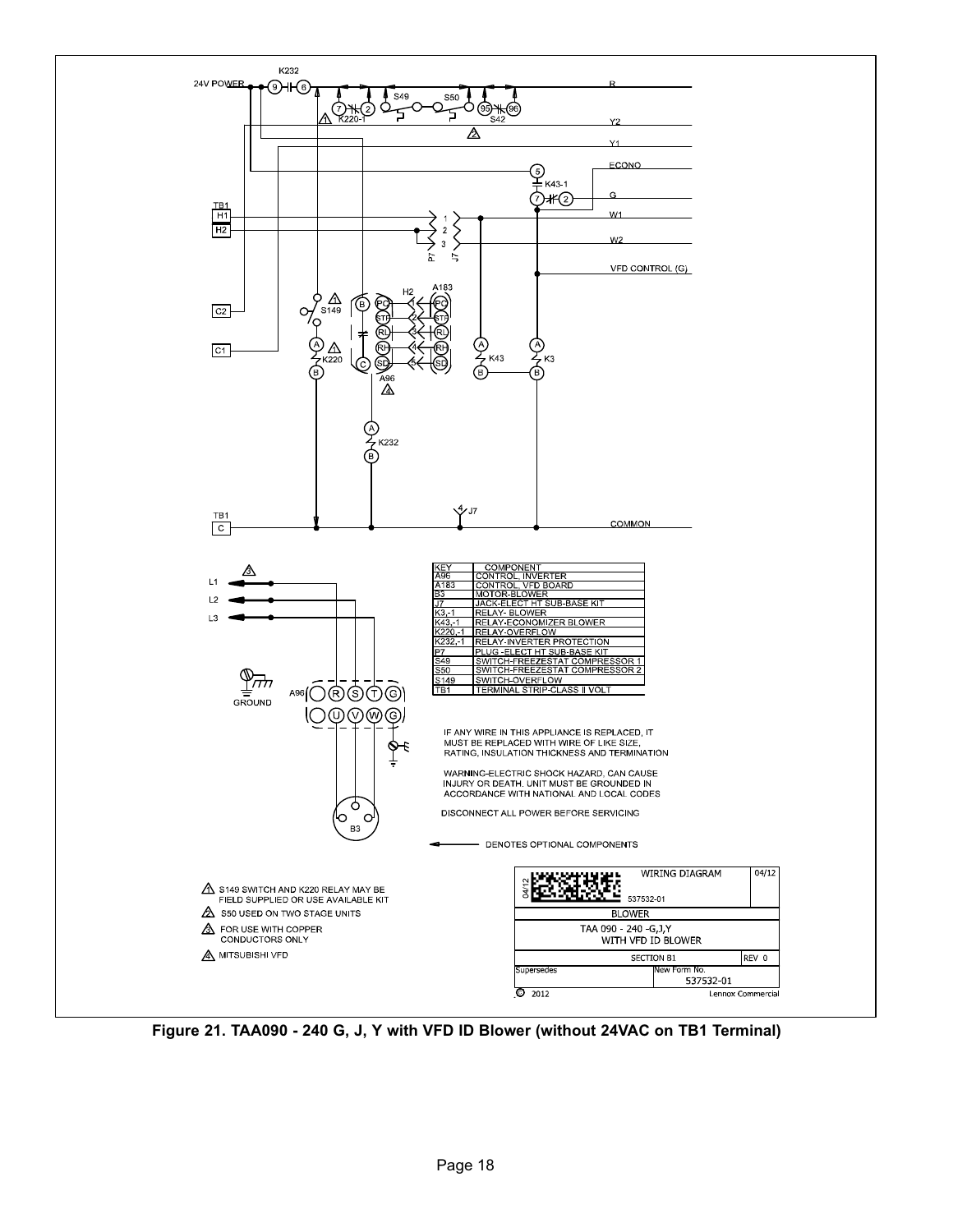

**Figure 22. Touch Screen Thermostat - TSA and TPA Units with VFD ID Blower**